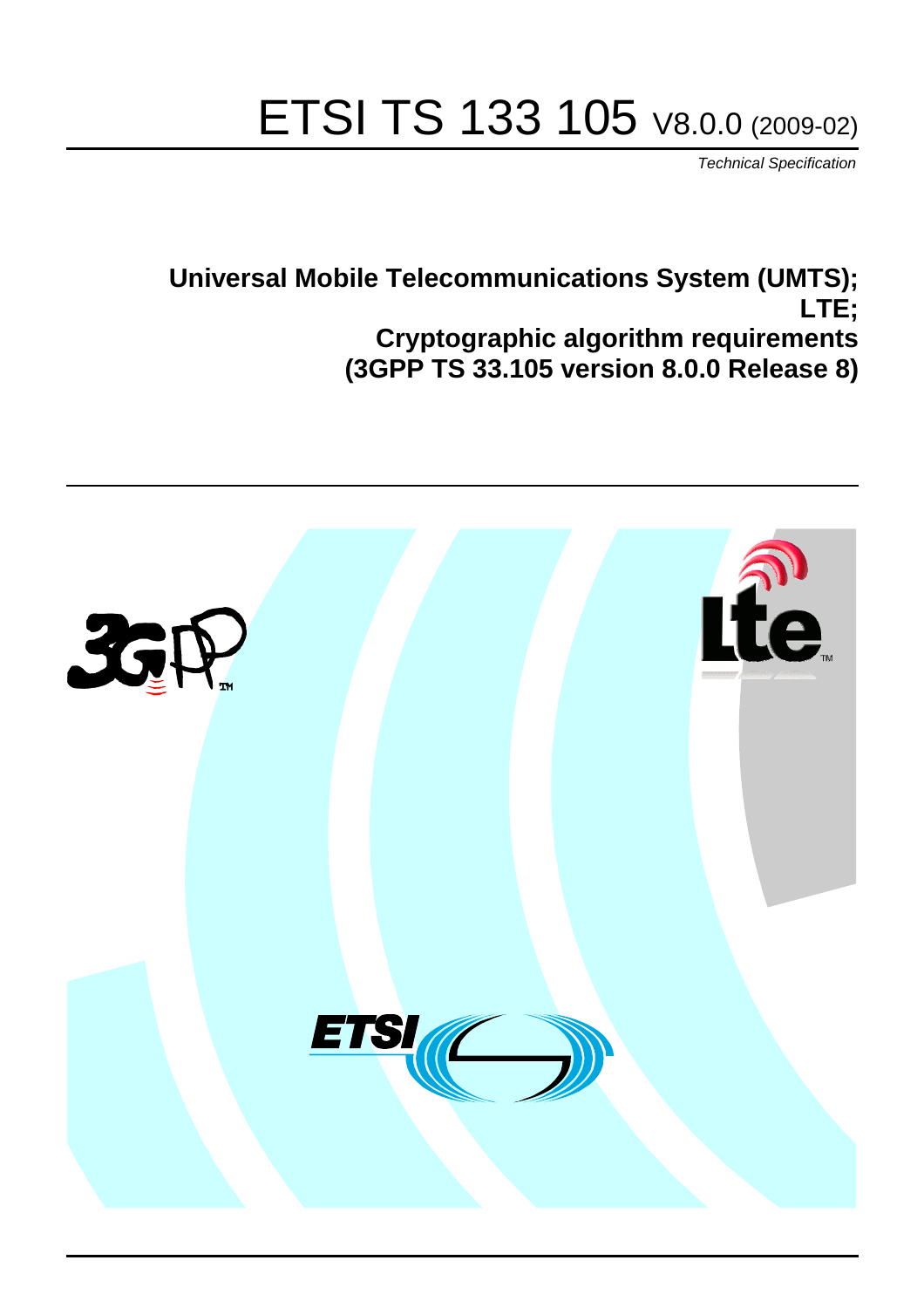Reference RTS/TSGS-0333105v800

Keywords LTE, SECURITY, UMTS

#### *ETSI*

#### 650 Route des Lucioles F-06921 Sophia Antipolis Cedex - FRANCE

Tel.: +33 4 92 94 42 00 Fax: +33 4 93 65 47 16

Siret N° 348 623 562 00017 - NAF 742 C Association à but non lucratif enregistrée à la Sous-Préfecture de Grasse (06) N° 7803/88

#### *Important notice*

Individual copies of the present document can be downloaded from: [http://www.etsi.org](http://www.etsi.org/)

The present document may be made available in more than one electronic version or in print. In any case of existing or perceived difference in contents between such versions, the reference version is the Portable Document Format (PDF). In case of dispute, the reference shall be the printing on ETSI printers of the PDF version kept on a specific network drive within ETSI Secretariat.

Users of the present document should be aware that the document may be subject to revision or change of status. Information on the current status of this and other ETSI documents is available at <http://portal.etsi.org/tb/status/status.asp>

If you find errors in the present document, please send your comment to one of the following services: [http://portal.etsi.org/chaircor/ETSI\\_support.asp](http://portal.etsi.org/chaircor/ETSI_support.asp)

#### *Copyright Notification*

No part may be reproduced except as authorized by written permission. The copyright and the foregoing restriction extend to reproduction in all media.

> © European Telecommunications Standards Institute 2009. All rights reserved.

**DECT**TM, **PLUGTESTS**TM, **UMTS**TM, **TIPHON**TM, the TIPHON logo and the ETSI logo are Trade Marks of ETSI registered for the benefit of its Members.

**3GPP**TM is a Trade Mark of ETSI registered for the benefit of its Members and of the 3GPP Organizational Partners. **LTE**™ is a Trade Mark of ETSI currently being registered

for the benefit of its Members and of the 3GPP Organizational Partners.

**GSM**® and the GSM logo are Trade Marks registered and owned by the GSM Association.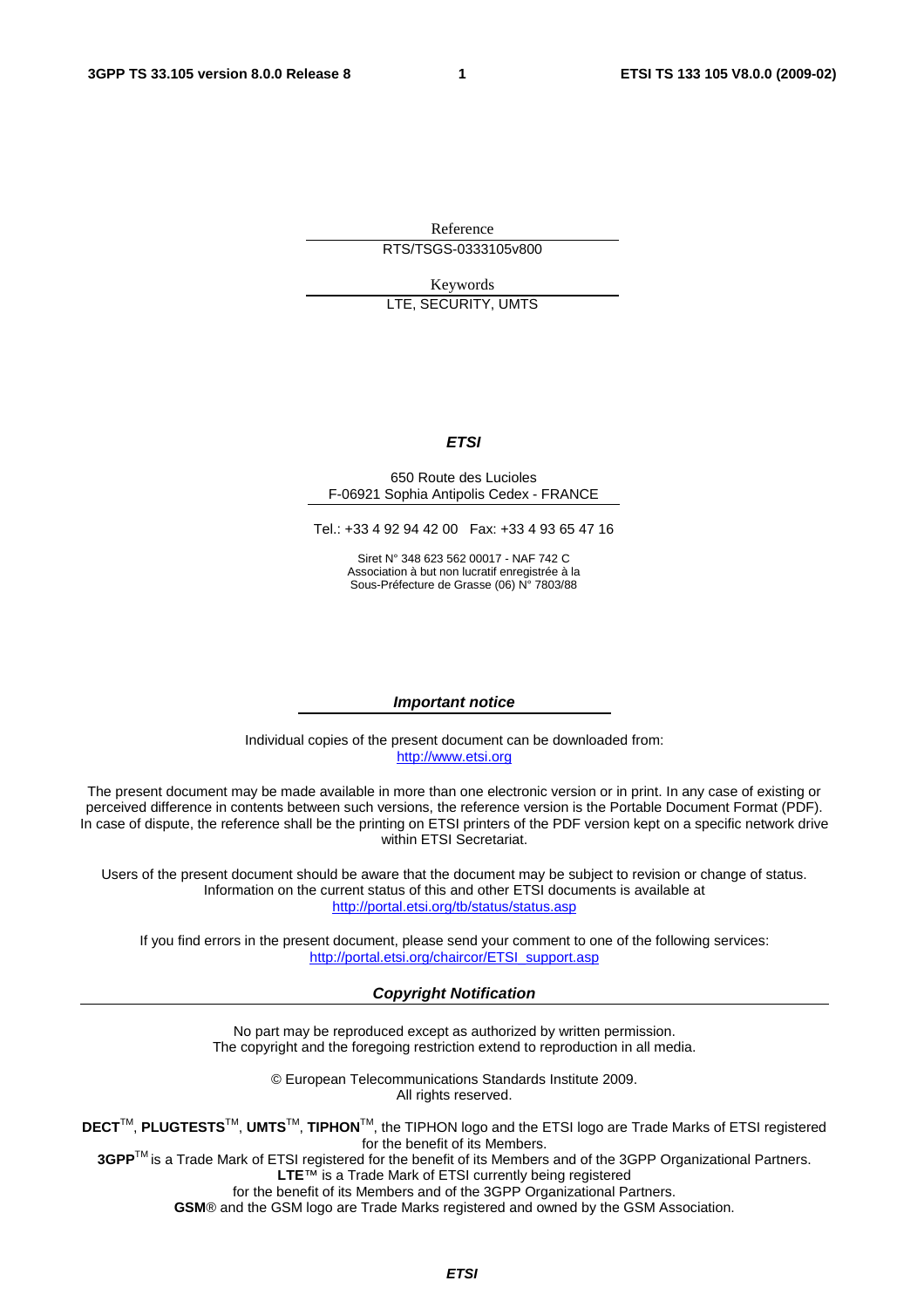## Intellectual Property Rights

IPRs essential or potentially essential to the present document may have been declared to ETSI. The information pertaining to these essential IPRs, if any, is publicly available for **ETSI members and non-members**, and can be found in ETSI SR 000 314: *"Intellectual Property Rights (IPRs); Essential, or potentially Essential, IPRs notified to ETSI in respect of ETSI standards"*, which is available from the ETSI Secretariat. Latest updates are available on the ETSI Web server [\(http://webapp.etsi.org/IPR/home.asp\)](http://webapp.etsi.org/IPR/home.asp).

Pursuant to the ETSI IPR Policy, no investigation, including IPR searches, has been carried out by ETSI. No guarantee can be given as to the existence of other IPRs not referenced in ETSI SR 000 314 (or the updates on the ETSI Web server) which are, or may be, or may become, essential to the present document.

## Foreword

This Technical Specification (TS) has been produced by ETSI 3rd Generation Partnership Project (3GPP).

The present document may refer to technical specifications or reports using their 3GPP identities, UMTS identities or GSM identities. These should be interpreted as being references to the corresponding ETSI deliverables.

The cross reference between GSM, UMTS, 3GPP and ETSI identities can be found under [http://webapp.etsi.org/key/queryform.asp.](http://webapp.etsi.org/key/queryform.asp)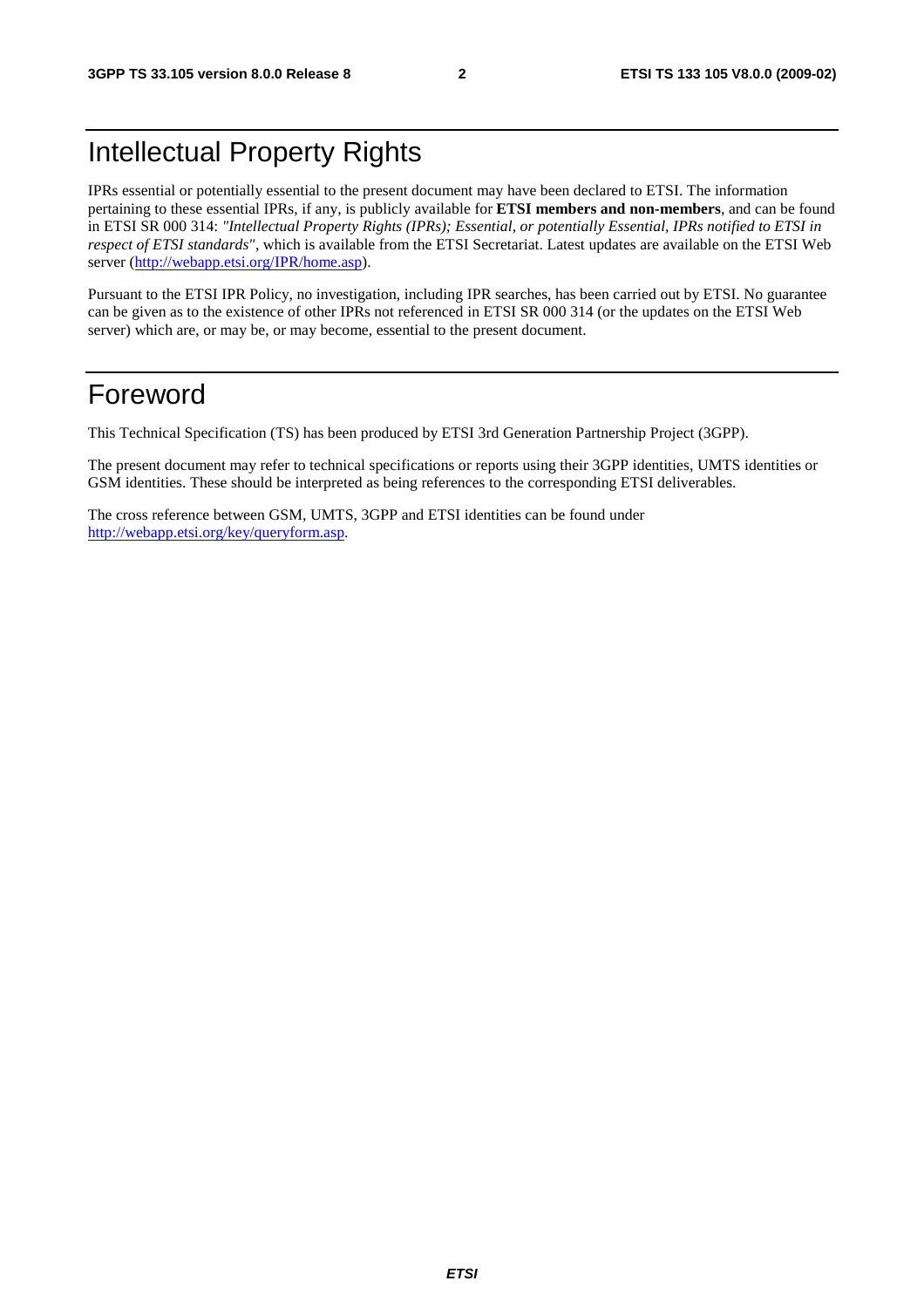$\mathbf{3}$ 

## Contents

| 1                  |  |  |  |  |
|--------------------|--|--|--|--|
| 2                  |  |  |  |  |
| 3                  |  |  |  |  |
| 3.1<br>3.2         |  |  |  |  |
| 3.3                |  |  |  |  |
| 3.4                |  |  |  |  |
| 4                  |  |  |  |  |
| 4.1                |  |  |  |  |
| 4.2                |  |  |  |  |
| 5                  |  |  |  |  |
| 5.1                |  |  |  |  |
| 5.1.1              |  |  |  |  |
| 5.1.1.1            |  |  |  |  |
| 5.1.1.2            |  |  |  |  |
| 5.1.1.3            |  |  |  |  |
| 5.1.1.4            |  |  |  |  |
| 5.1.2              |  |  |  |  |
| 5.1.3              |  |  |  |  |
| 5.1.4              |  |  |  |  |
| 5.1.5<br>5.1.6     |  |  |  |  |
| 5.1.6.1            |  |  |  |  |
| 5.1.6.2            |  |  |  |  |
| 5.1.6.3            |  |  |  |  |
| 5.1.6.4            |  |  |  |  |
| 5.1.6.5            |  |  |  |  |
| 5.1.6.6            |  |  |  |  |
| 5.1.6.7            |  |  |  |  |
| 5.1.6.8            |  |  |  |  |
| 5.1.7              |  |  |  |  |
| 5.1.7.1            |  |  |  |  |
| 5.1.7.2            |  |  |  |  |
| 5.1.7.3<br>5.1.7.4 |  |  |  |  |
| 5.1.7.6            |  |  |  |  |
| 5.1.7.7            |  |  |  |  |
| 5.1.7.8            |  |  |  |  |
| 5.1.7.9            |  |  |  |  |
| 5.1.7.10           |  |  |  |  |
| 5.1.7.11           |  |  |  |  |
| 5.2                |  |  |  |  |
| 5.2.1              |  |  |  |  |
| 5.2.2              |  |  |  |  |
| 5.2.3              |  |  |  |  |
| 5.2.4              |  |  |  |  |
| 5.2.5              |  |  |  |  |
| 5.2.6              |  |  |  |  |
| 5.2.7<br>5.2.7.1   |  |  |  |  |
|                    |  |  |  |  |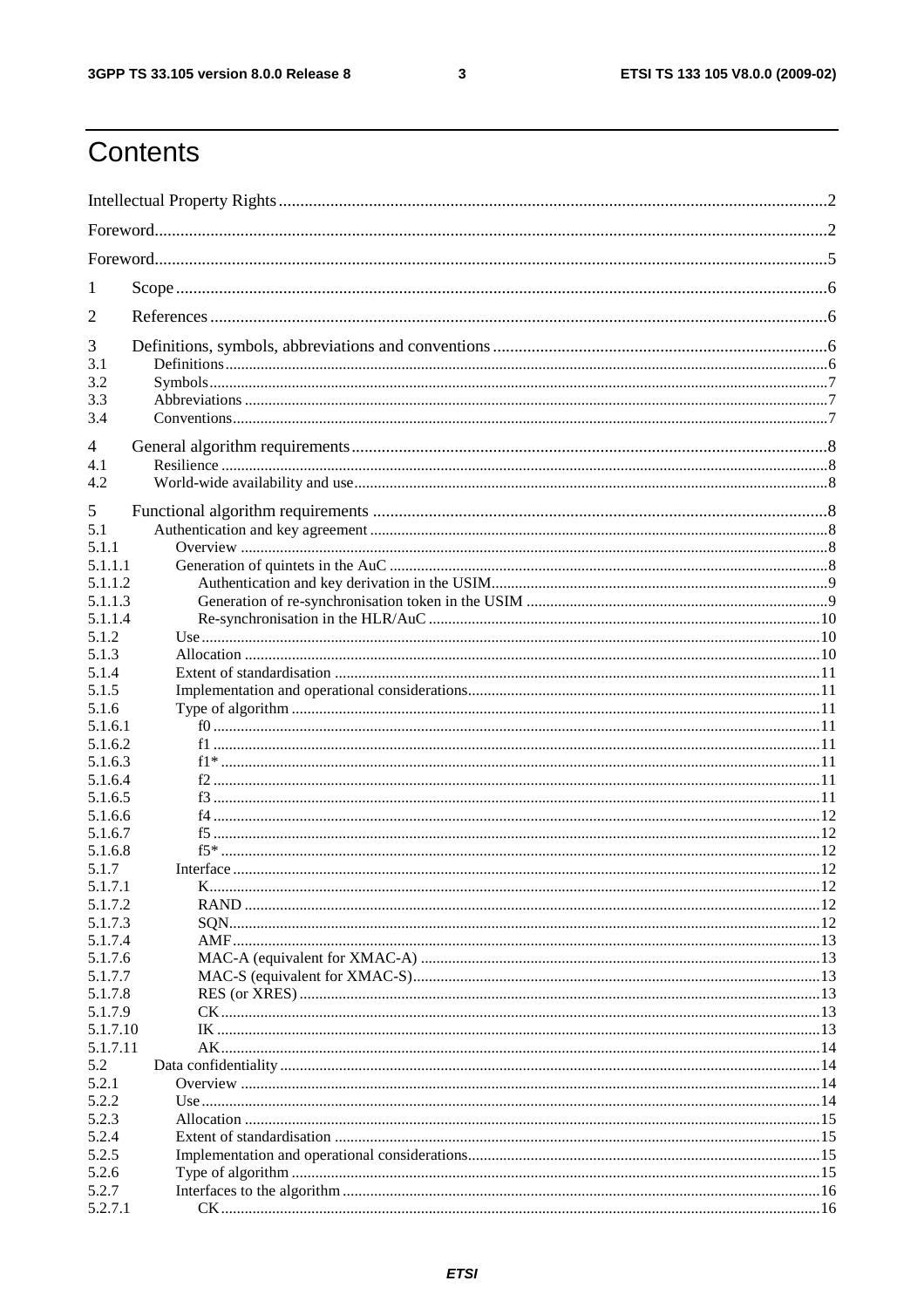#### $\overline{\mathbf{4}}$

|                | <b>Annex B (informative):</b> |  |
|----------------|-------------------------------|--|
|                | <b>Annex A (informative):</b> |  |
| 9              |                               |  |
| 8.3            |                               |  |
| 8.2            |                               |  |
| 8.1            |                               |  |
| 8              |                               |  |
| 7.3<br>7.4     |                               |  |
| 7.2            |                               |  |
| 7.1            |                               |  |
| 7              |                               |  |
| 6.5            |                               |  |
| 6.4            |                               |  |
| 6.3            |                               |  |
| 6.2            |                               |  |
| 6.1            |                               |  |
| 6              |                               |  |
| 5.3.7.6        |                               |  |
| 5.3.7.5        |                               |  |
| 5.3.7.4        |                               |  |
| 5.3.7.3        |                               |  |
| 5.3.7.2        |                               |  |
| 5.3.7.1        |                               |  |
| 5.3.7          |                               |  |
| 5.3.6          |                               |  |
| 5.3.5          |                               |  |
| 5.3.3<br>5.3.4 |                               |  |
| 5.3.2          |                               |  |
| 5.3.1          |                               |  |
| 5.3            |                               |  |
| 5.2.7.8        |                               |  |
| 5.2.7.7        |                               |  |
| 5.2.7.6        |                               |  |
| 5.2.7.5        |                               |  |
| 5.2.7.4        |                               |  |
| 5.2.7.3        |                               |  |
| 5.2.7.2        |                               |  |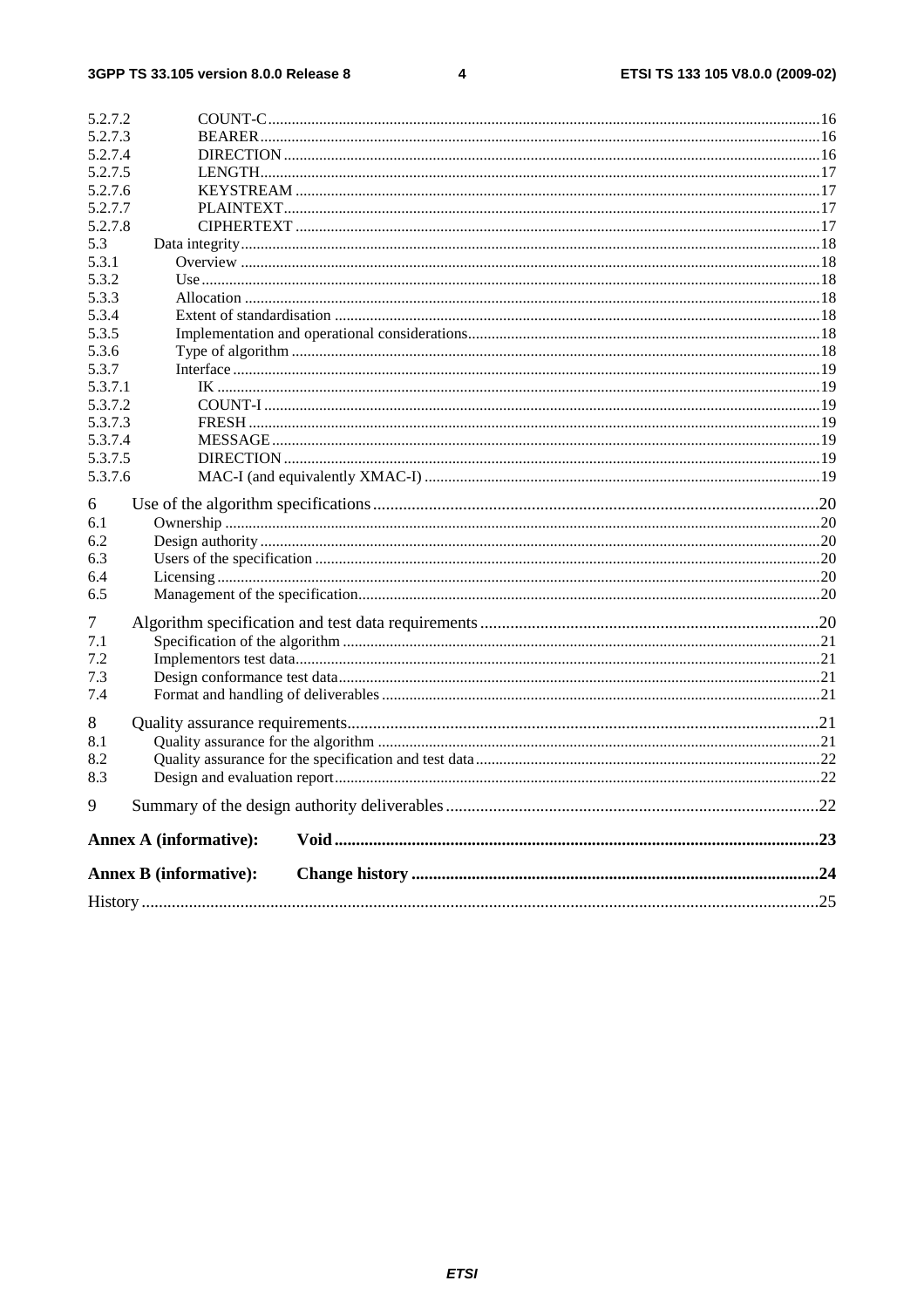## Foreword

This Technical Specification has been produced by the 3<sup>rd</sup> Generation Partnership Project (3GPP).

The contents of the present document are subject to continuing work within the TSG and may change following formal TSG approval. Should the TSG modify the contents of the present document, it will be re-released by the TSG with an identifying change of release date and an increase in version number as follows:

Version x.y.z

where:

- x the first digit:
	- 1 presented to TSG for information;
	- 2 presented to TSG for approval;
	- 3 or greater indicates TSG approved document under change control.
- y the second digit is incremented for all changes of substance, i.e. technical enhancements, corrections, updates, etc.
- z the third digit is incremented when editorial only changes have been incorporated in the document.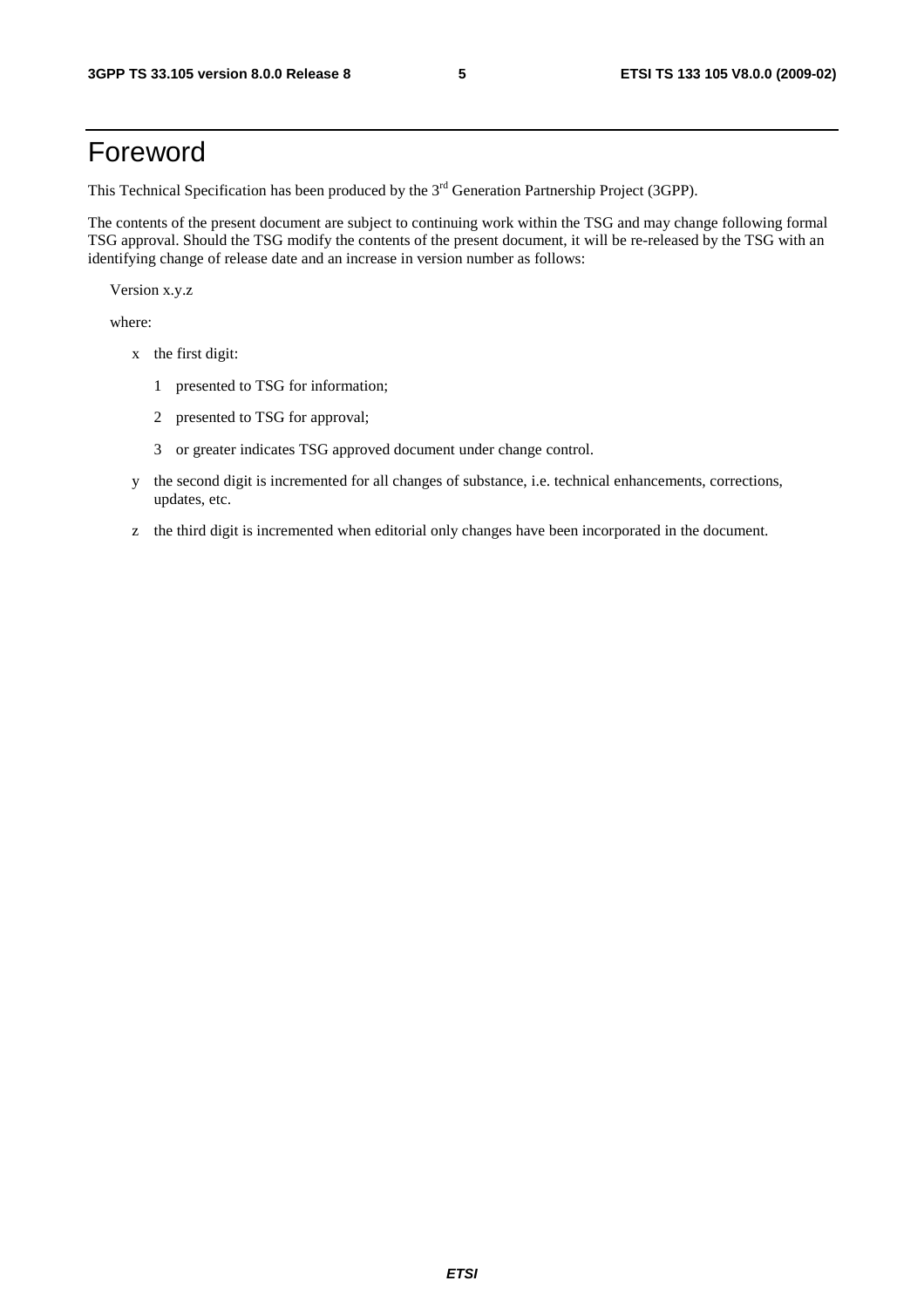## 1 Scope

This specification constitutes a requirements specification for the security functions which may be used to provide the network access security features defined in [1].

The specification covers the intended use of the functions, the technical requirements on the functions and the requirements as regards standardization.

For those functions that require standardization, it also covers the intended use of the algorithm specification, the requirements on test data, and quality assurance requirements on both the algorithm and its documentation.

## 2 References

The following documents contain provisions which, through reference in this text, constitute provisions of the present document.

- References are either specific (identified by date of publication, edition number, version number, etc.) or non-specific.
- For a specific reference, subsequent revisions do not apply.
- For a non-specific reference, the latest version applies. In the case of a reference to a 3GPP document (including a GSM document), a non-specific reference implicitly refers to the latest version of that document *in the same Release as the present document*.
- [1] 3G TS 33.102: "3rd Generation Partnership Project (3GPP); Technical Specification Group (TSG) SA; 3G Security; Security Architecture".
- [2] Wassenaar Arrangement, December 1998.
- [3] ISO/IEC 9797: "Information technology Security techniques Data integrity mechanism using a cryptographic check function employing a block cipher algorithm".

## 3 Definitions, symbols, abbreviations and conventions

## 3.1 Definitions

For the purposes of the present document, the following definitions apply:

**Confidentiality:** The property that information is not made available or disclosed to unauthorised individuals, entities or processes.

**Data integrity:** The property that data has not been altered in an unauthorised manner.

**Data origin authentication:** The corroboration that the source of data received is as claimed.

**Entity authentication:** The provision of assurance of the claimed identity of an entity.

**Key freshness:** A key is fresh if it can be guaranteed to be new, as opposed to an old key being reused through actions of either an adversary or authorised party.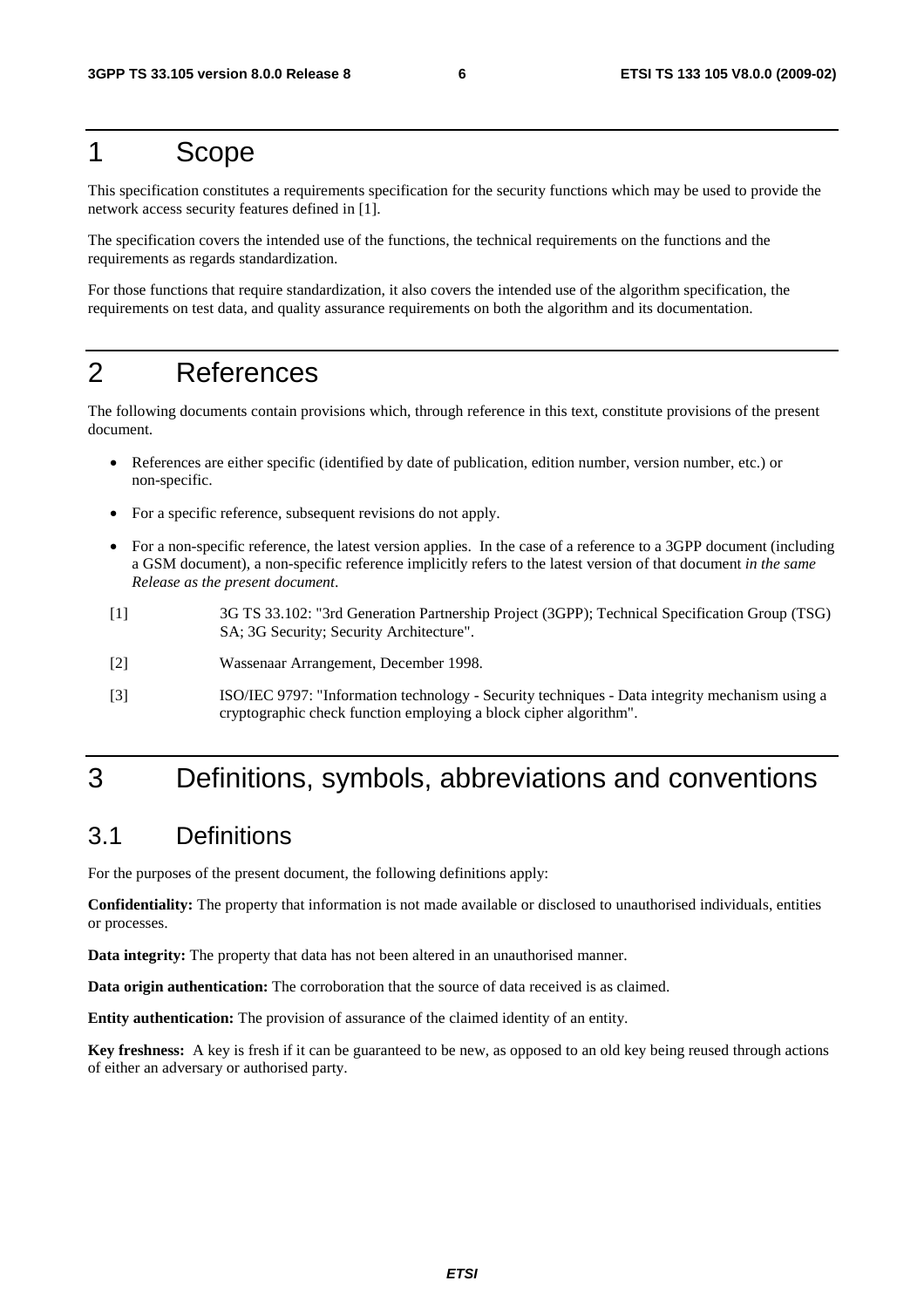## 3.2 Symbols

For the purposes of the present document, the following symbols apply:

|          | Concatenation                                            |
|----------|----------------------------------------------------------|
| $\oplus$ | Exclusive or                                             |
| f0       | random challenge generating function                     |
| f1       | network authentication function                          |
| $f1*$    | the re-synchronisation message authentication function;  |
| f2       | user authentication function                             |
| f3       | cipher key derivation function                           |
| f4       | integrity key derivation function                        |
| f5       | anonymity key derivation function for normal operation   |
| $f5*$    | anonymity key derivation function for re-synchronisation |
| f8       | UMTS encryption algorithm                                |
| f9       | UMTS integrity algorithm                                 |

## 3.3 Abbreviations

For the purposes of the present document, the following abbreviations apply:

| AK<br>Anonymity key<br><b>Authentication Centre</b><br>AuC<br><b>AUTN</b><br>Authentication token<br>COUNT-C<br>Time variant parameter for synchronisation of ciphering<br>Time variant parameter for synchronisation of data integrity<br><b>COUNT-I</b><br>CK.<br>Cipher key<br>Integrity key<br>IK<br><b>IMSI</b><br><b>International Mobile Subscriber Identity</b><br><b>IPR</b><br><b>Intellectual Property Right</b><br>Medium access control (sublayer of Layer 2 in RAN)<br><b>MAC</b><br>Message authentication code<br><b>MAC</b><br>MAC-A<br>MAC used for authentication and key agreement<br>$MAC-I$<br>MAC used for data integrity of signalling messages<br>Protocol data unit<br><b>PDU</b><br><b>RAND</b><br>Random challenge<br><b>RES</b><br>User response<br><b>RLC</b><br>Radio link control (sublayer of Layer 2 in RAN)<br>Radio network controller<br><b>RNC</b><br><b>SDU</b><br>Signalling data unit<br>SQN<br>Sequence number<br>User equipment<br>UE<br><b>USIM</b><br>User Services Identity Module<br>Expected MAC used for authentication and key agreement<br>XMAC-A<br>Expected MAC used for data integrity of signalling messages<br>XMAC-I<br>Expected user response<br><b>XRES</b> | 3GPP | 3rd Generation Partnership Project |
|------------------------------------------------------------------------------------------------------------------------------------------------------------------------------------------------------------------------------------------------------------------------------------------------------------------------------------------------------------------------------------------------------------------------------------------------------------------------------------------------------------------------------------------------------------------------------------------------------------------------------------------------------------------------------------------------------------------------------------------------------------------------------------------------------------------------------------------------------------------------------------------------------------------------------------------------------------------------------------------------------------------------------------------------------------------------------------------------------------------------------------------------------------------------------------------------------------------------|------|------------------------------------|
|                                                                                                                                                                                                                                                                                                                                                                                                                                                                                                                                                                                                                                                                                                                                                                                                                                                                                                                                                                                                                                                                                                                                                                                                                        |      |                                    |
|                                                                                                                                                                                                                                                                                                                                                                                                                                                                                                                                                                                                                                                                                                                                                                                                                                                                                                                                                                                                                                                                                                                                                                                                                        |      |                                    |
|                                                                                                                                                                                                                                                                                                                                                                                                                                                                                                                                                                                                                                                                                                                                                                                                                                                                                                                                                                                                                                                                                                                                                                                                                        |      |                                    |
|                                                                                                                                                                                                                                                                                                                                                                                                                                                                                                                                                                                                                                                                                                                                                                                                                                                                                                                                                                                                                                                                                                                                                                                                                        |      |                                    |
|                                                                                                                                                                                                                                                                                                                                                                                                                                                                                                                                                                                                                                                                                                                                                                                                                                                                                                                                                                                                                                                                                                                                                                                                                        |      |                                    |
|                                                                                                                                                                                                                                                                                                                                                                                                                                                                                                                                                                                                                                                                                                                                                                                                                                                                                                                                                                                                                                                                                                                                                                                                                        |      |                                    |
|                                                                                                                                                                                                                                                                                                                                                                                                                                                                                                                                                                                                                                                                                                                                                                                                                                                                                                                                                                                                                                                                                                                                                                                                                        |      |                                    |
|                                                                                                                                                                                                                                                                                                                                                                                                                                                                                                                                                                                                                                                                                                                                                                                                                                                                                                                                                                                                                                                                                                                                                                                                                        |      |                                    |
|                                                                                                                                                                                                                                                                                                                                                                                                                                                                                                                                                                                                                                                                                                                                                                                                                                                                                                                                                                                                                                                                                                                                                                                                                        |      |                                    |
|                                                                                                                                                                                                                                                                                                                                                                                                                                                                                                                                                                                                                                                                                                                                                                                                                                                                                                                                                                                                                                                                                                                                                                                                                        |      |                                    |
|                                                                                                                                                                                                                                                                                                                                                                                                                                                                                                                                                                                                                                                                                                                                                                                                                                                                                                                                                                                                                                                                                                                                                                                                                        |      |                                    |
|                                                                                                                                                                                                                                                                                                                                                                                                                                                                                                                                                                                                                                                                                                                                                                                                                                                                                                                                                                                                                                                                                                                                                                                                                        |      |                                    |
|                                                                                                                                                                                                                                                                                                                                                                                                                                                                                                                                                                                                                                                                                                                                                                                                                                                                                                                                                                                                                                                                                                                                                                                                                        |      |                                    |
|                                                                                                                                                                                                                                                                                                                                                                                                                                                                                                                                                                                                                                                                                                                                                                                                                                                                                                                                                                                                                                                                                                                                                                                                                        |      |                                    |
|                                                                                                                                                                                                                                                                                                                                                                                                                                                                                                                                                                                                                                                                                                                                                                                                                                                                                                                                                                                                                                                                                                                                                                                                                        |      |                                    |
|                                                                                                                                                                                                                                                                                                                                                                                                                                                                                                                                                                                                                                                                                                                                                                                                                                                                                                                                                                                                                                                                                                                                                                                                                        |      |                                    |
|                                                                                                                                                                                                                                                                                                                                                                                                                                                                                                                                                                                                                                                                                                                                                                                                                                                                                                                                                                                                                                                                                                                                                                                                                        |      |                                    |
|                                                                                                                                                                                                                                                                                                                                                                                                                                                                                                                                                                                                                                                                                                                                                                                                                                                                                                                                                                                                                                                                                                                                                                                                                        |      |                                    |
|                                                                                                                                                                                                                                                                                                                                                                                                                                                                                                                                                                                                                                                                                                                                                                                                                                                                                                                                                                                                                                                                                                                                                                                                                        |      |                                    |
|                                                                                                                                                                                                                                                                                                                                                                                                                                                                                                                                                                                                                                                                                                                                                                                                                                                                                                                                                                                                                                                                                                                                                                                                                        |      |                                    |
|                                                                                                                                                                                                                                                                                                                                                                                                                                                                                                                                                                                                                                                                                                                                                                                                                                                                                                                                                                                                                                                                                                                                                                                                                        |      |                                    |
|                                                                                                                                                                                                                                                                                                                                                                                                                                                                                                                                                                                                                                                                                                                                                                                                                                                                                                                                                                                                                                                                                                                                                                                                                        |      |                                    |
|                                                                                                                                                                                                                                                                                                                                                                                                                                                                                                                                                                                                                                                                                                                                                                                                                                                                                                                                                                                                                                                                                                                                                                                                                        |      |                                    |
|                                                                                                                                                                                                                                                                                                                                                                                                                                                                                                                                                                                                                                                                                                                                                                                                                                                                                                                                                                                                                                                                                                                                                                                                                        |      |                                    |
|                                                                                                                                                                                                                                                                                                                                                                                                                                                                                                                                                                                                                                                                                                                                                                                                                                                                                                                                                                                                                                                                                                                                                                                                                        |      |                                    |

## 3.4 Conventions

All data variables in this specification are presented with the most significant substring on the left hand side and the least significant substring on the right hand side. A substring may be a bit, byte or other arbitrary length bitstring. Where a variable is broken down into a number of substrings, the leftmost (most significant) substring is numbered 0, the next most significant is numbered 1, and so on through to the least significant.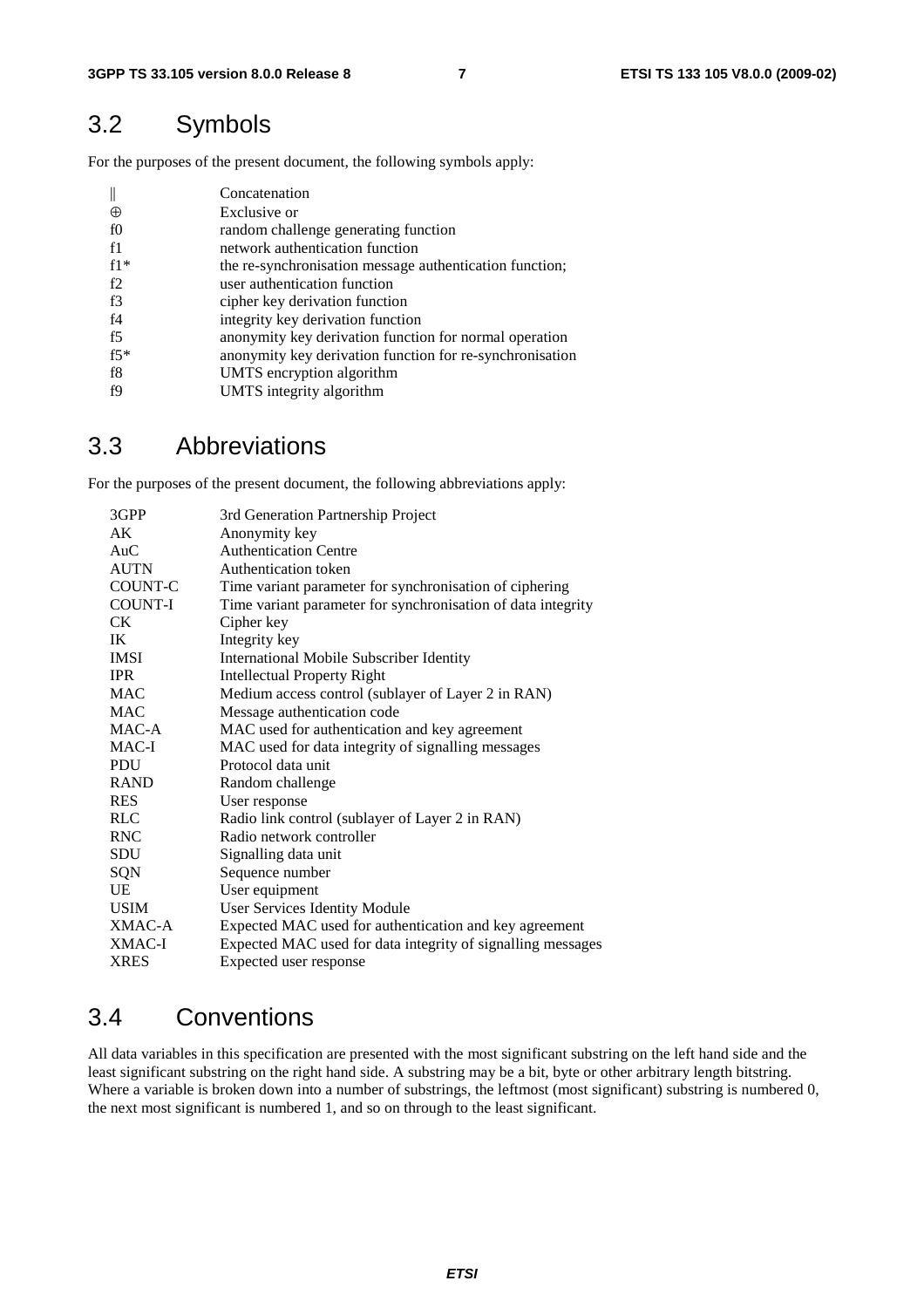## 4 General algorithm requirements

## 4.1 Resilience

The functions should be designed with a view to its continued use for a period of at least 20 years. Successful attacks with a work load significantly less than exhaustive key search through the effective key space should be impossible.

The designers of above functions should design algorithms to a strength that reflects the above qualitative requirements.

## 4.2 World-wide availability and use

Legal restrictions on the use or export of equipment containing cryptographic functions may prevent the use of such equipment in certain countries.

It is the intention that UE and USIMs which embody such algorithms should be free from restrictions on export or use, in order to allow the free circulation of 3G terminals. Network equipment, including RNC and AuC, may be expected to come under more stringent restrictions. It is the intention is that RNC and AuC which embody such algorithms should be exportable under the conditions of the Wassenaar Arrangement [2].

## 5 Functional algorithm requirements

## 5.1 Authentication and key agreement

### 5.1.1 Overview

The mechanism for authentication and key agreement described in clause 6.3 of [1] requires the following cryptographic functions:

| f0    | the random challenge generating function;                     |
|-------|---------------------------------------------------------------|
| f1    | the network authentication function;                          |
| $f1*$ | the re-synchronisation message authentication function;       |
| f2    | the user authentication function;                             |
| f3    | the cipher key derivation function;                           |
| f4    | the integrity key derivation function;                        |
| f5    | the anonymity key derivation function for normal operation;   |
| $f5*$ | the anonymity key derivation function for re-synchronisation. |

## 5.1.1.1 Generation of quintets in the AuC

To generate a quintet the HLR/AuC:

- computes a message authentication code for authentication MAC-A =  $f1_K(SON \parallel RAND \parallel AMF)$ , an expected response XRES =  $f2_K$  (RAND), a cipher key CK =  $f3_K$  (RAND) and an integrity key IK =  $f4_K$  (RAND) where f4 is a key generating function.
- If SQN is to be concealed, in addition the HLR/AuC computes an anonymity key  $AK = f5<sub>K</sub>$  (RAND) and computes the concealed sequence number  $SQN \oplus AK = SQN$  xor AK. Concealment of the sequence number is optional.
- Finally, the HLR/AuC assembles the authentication token AUTN = SQN  $[\oplus AK]$  || AMF || MAC-A and the quintet  $Q = (RAND, XRES, CK, IK, AUTN).$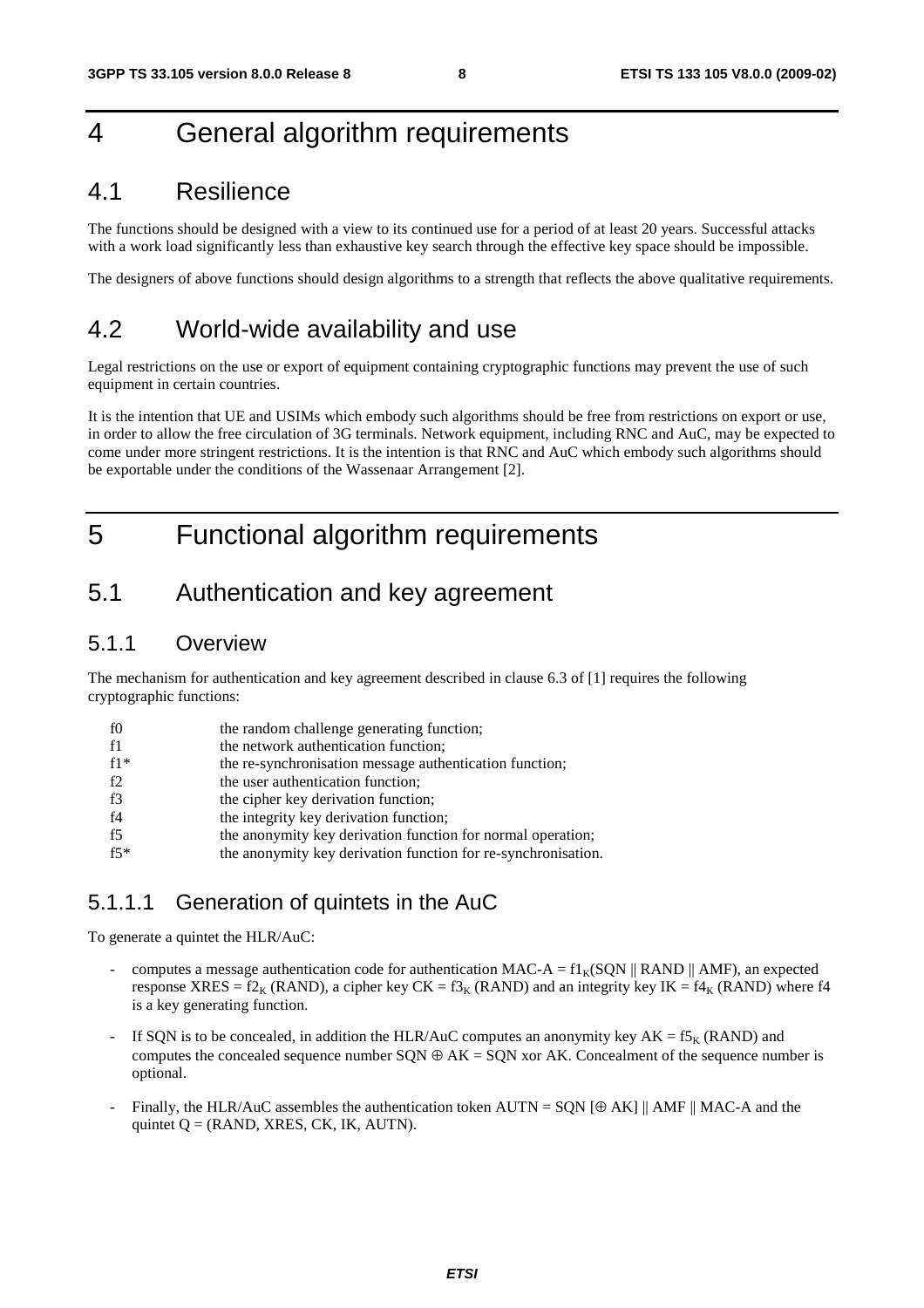

**Figure 1: Generation of quintets in the AuC** 

#### 5.1.1.2 Authentication and key derivation in the USIM

Upon receipt of a (RAND, AUTN) pair the USIM acts as follows:

If the sequence number is concealed, the USIM computes the anonymity key  $AK = f_{K}(RAND)$  and retrieves the unconcealed sequence number  $SQN = (SQN \oplus AK)$  xor AK.

The USIM computes XMAC-A =  $f1_K$  (SQN || RAND || AMF), the response RES =  $f2_K(RAND)$ , the cipher key  $CK = f3<sub>K</sub>$  (RAND) and the integrity key IK =  $f4<sub>K</sub>$  (RAND).



**Figure 2: Authentication and key derivation in the USIM** 

#### 5.1.1.3 Generation of re-synchronisation token in the USIM

Upon the assertion of a synchronisation failure, the USIM generates a re-synchronisation token as follows:

- a) The USIM computes  $MAC-S = f1*_{K}(SQN_{MS} || RANDOMmath> RAND || AMF*)$ , whereby  $AMF*$  is a default value for AMF used in re-synchronisation.
- b) If SQN<sub>MS</sub> is to be concealed with an anonymity key AK, the USIM computes  $AK = f5*_{K}(RAND)$ , and the concealed counter value is then computed as  $\text{SON}_{\text{MS}} \oplus \text{AK}$ .
- c) The re-synchronisation token is constructed as  $AUTS = SQN_{MS} [\oplus AK] || MAC-S$ .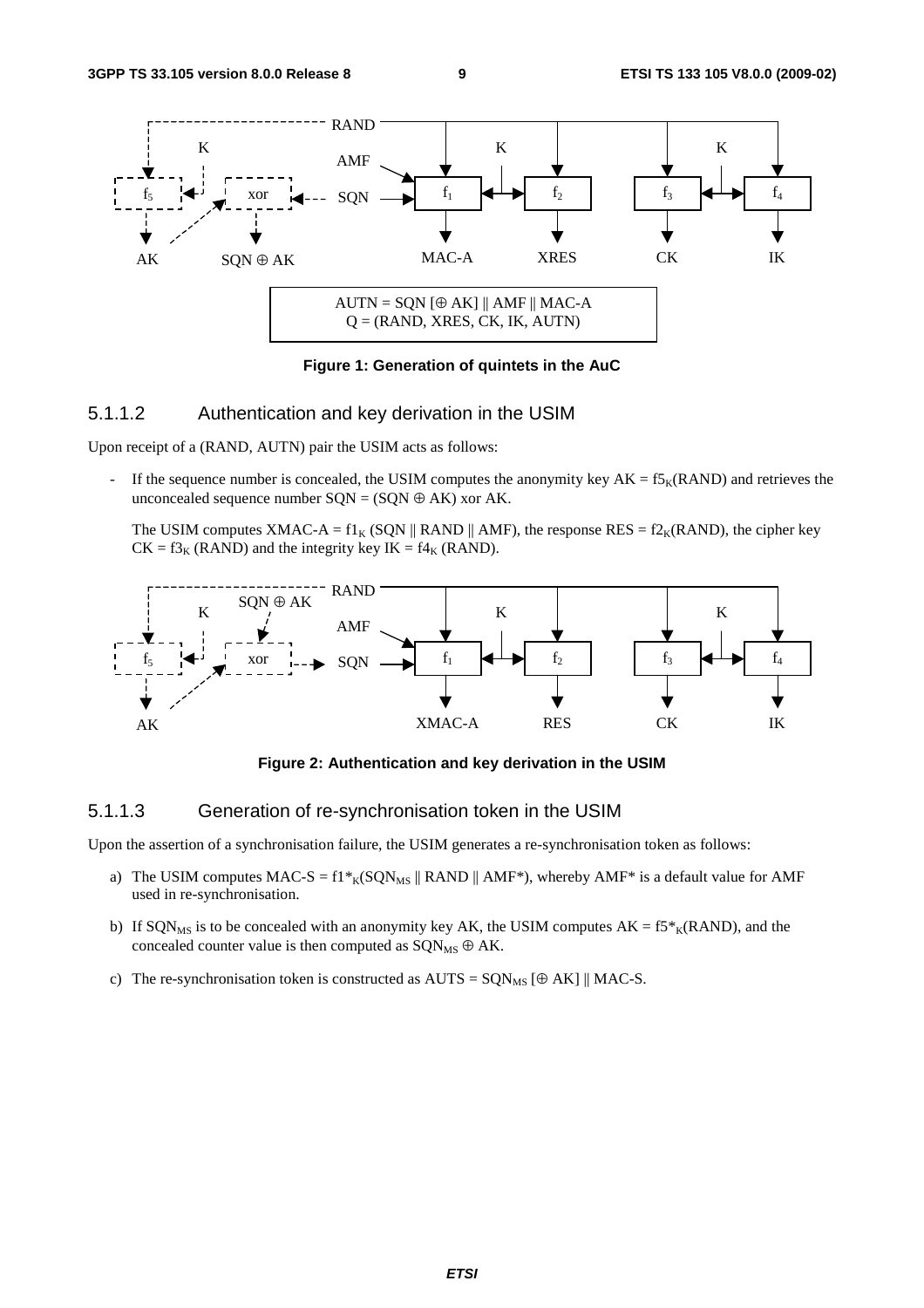

**Figure 3: Generation of re-synchronisation token in the USIM** 

#### 5.1.1.4 Re-synchronisation in the HLR/AuC

Upon receipt of an indication of synchronisation failure and a (AUTS, RAND) pair, the HLR/AuC may perform the following cryptographic functions:



**Figure 4: Re-synchronisation in the HLR/AuC** 

- a) If SQN<sub>MS</sub> is concealed with an anonymity key AK, the HLR/AuC computes  $AK = f5*_{K}(RAND)$ and retrieves the unconcealed counter value as  $SQN_{MS} = (SQN_{MS} \oplus AK)$  xor AK.
- b) If SQN generated from SQN<sub>HE</sub> would not be acceptable, then the HLR/AuC computes XMAC-S =  $f1*_{K}(SQN_{MS})$  $||$  RAND  $||$  AMF<sup>\*</sup>), whereby AMF<sup>\*</sup> is a default value for AMF used in re-synchronisation.

### 5.1.2 Use

The functions f0—f5 shall only be used to provide mutual entity authentication between USIM and AuC, derive keys to protect user and signalling data transmitted over the radio access link and conceal the sequence number to protect user identity confidentiality. The function f1\* shall only be used to provide data origin authentication for the synchronisation failure information sent by the USIM to the AuC. The function f5\* shall only be used to provide user identity confidentiality during re-synchronisation.

### 5.1.3 Allocation

The functions f1—f5, f1\* and f5\* are allocated to the Authentication Centre (AuC) and the USIM. The function f0 is allocated to the AuC.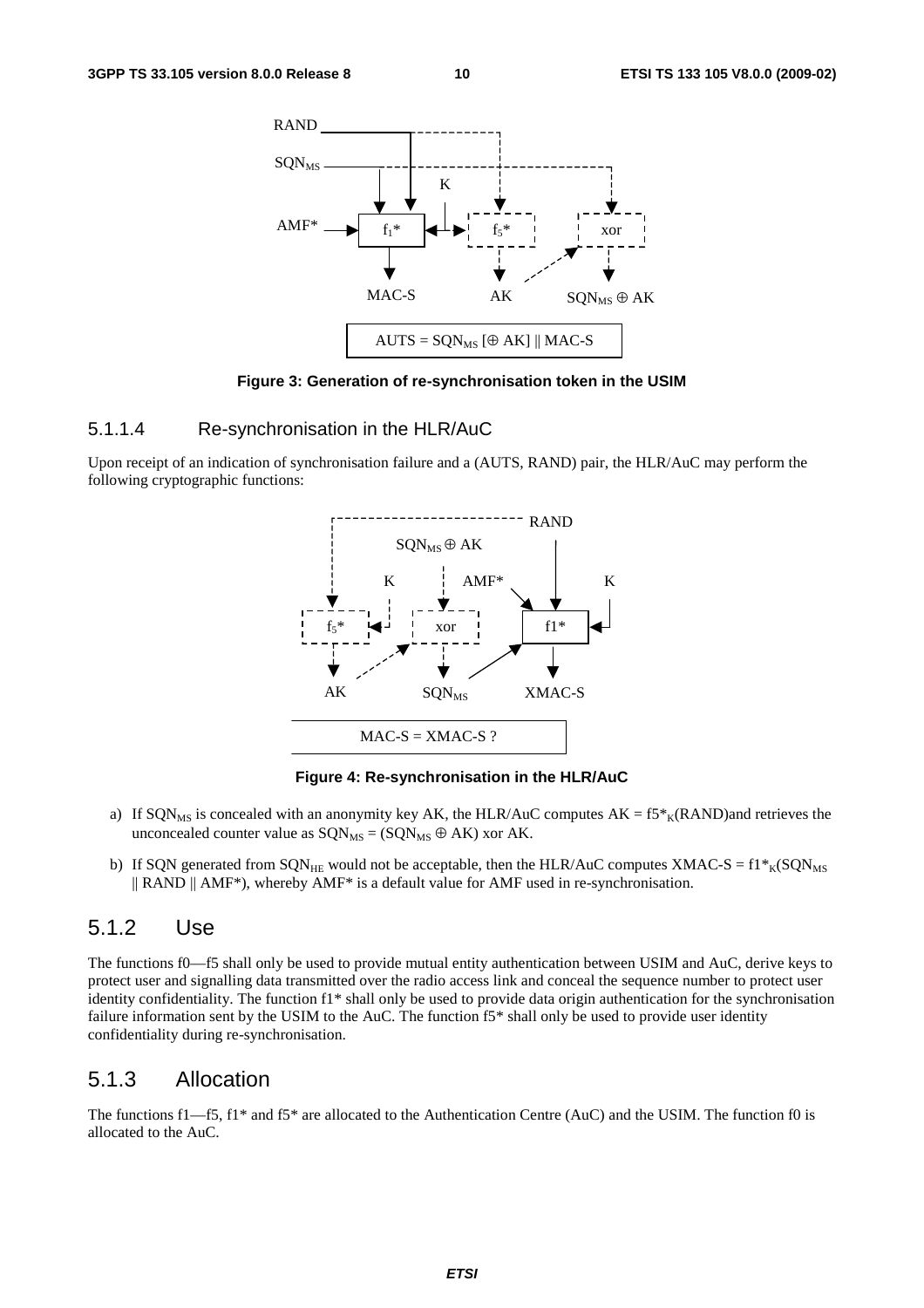### 5.1.4 Extent of standardisation

The functions f0—f5, f1\* and f5\* are proprietary to the home environment. Examples of the functions f1, f1\* and f2 are CBC-MACs or H-MACs [3].

### 5.1.5 Implementation and operational considerations

The functions f1—f5, f1\* and f5\* shall be designed so that they can be implemented on an IC card equipped with a 8bit microprocessor running at 3 MHz with 8 kbyte ROM and 300byte RAM and produce AK, XMAC-A, RES, CK and IK in less than 500 ms execution time.

## 5.1.6 Type of algorithm

#### 5.1.6.1 f0

f0: the random challenge generating function

f0: (internal state)  $\rightarrow$  RAND

f0 should be (pseudo) random number generating function.

### 5.1.6.2 f1

f1: the network authentication function

```
f1: (K; SQN, RAND, AMF) \rightarrow MAC-A (or XMAC-A)
```
f1 should be a MAC function. In particular, it shall be computationally infeasible to derive K from knowledge of RAND, SQN, AMF and MAC-A (or XMAC-A).

#### 5.1.6.3 f1\*

f1\*: the re-synchronisation message authentication function

```
f1*: (K; SQN, RAND, AMF) \rightarrow MAC-S (or XMAC-S)
```
f1 should be a MAC function. In particular, it shall be computationally infeasible to derive K from knowledge of RAND, SQN, AMF and MAC-S (or XMAC-S).

### 5.1.6.4 f2

f2: the user authentication function

f2: (K; RAND)  $\rightarrow$  RES (or XRES)

f2 should be a MAC function. In particular, it shall be computationally infeasible to derive K from knowledge of RAND and RES (or XRES).

### 5.1.6.5 f3

f3: the cipher key derivation function

f3: (K; RAND)  $\rightarrow$  CK

f3 should be a key derivation function. In particular, it shall be computationally infeasible to derive K from knowledge of RAND and CK.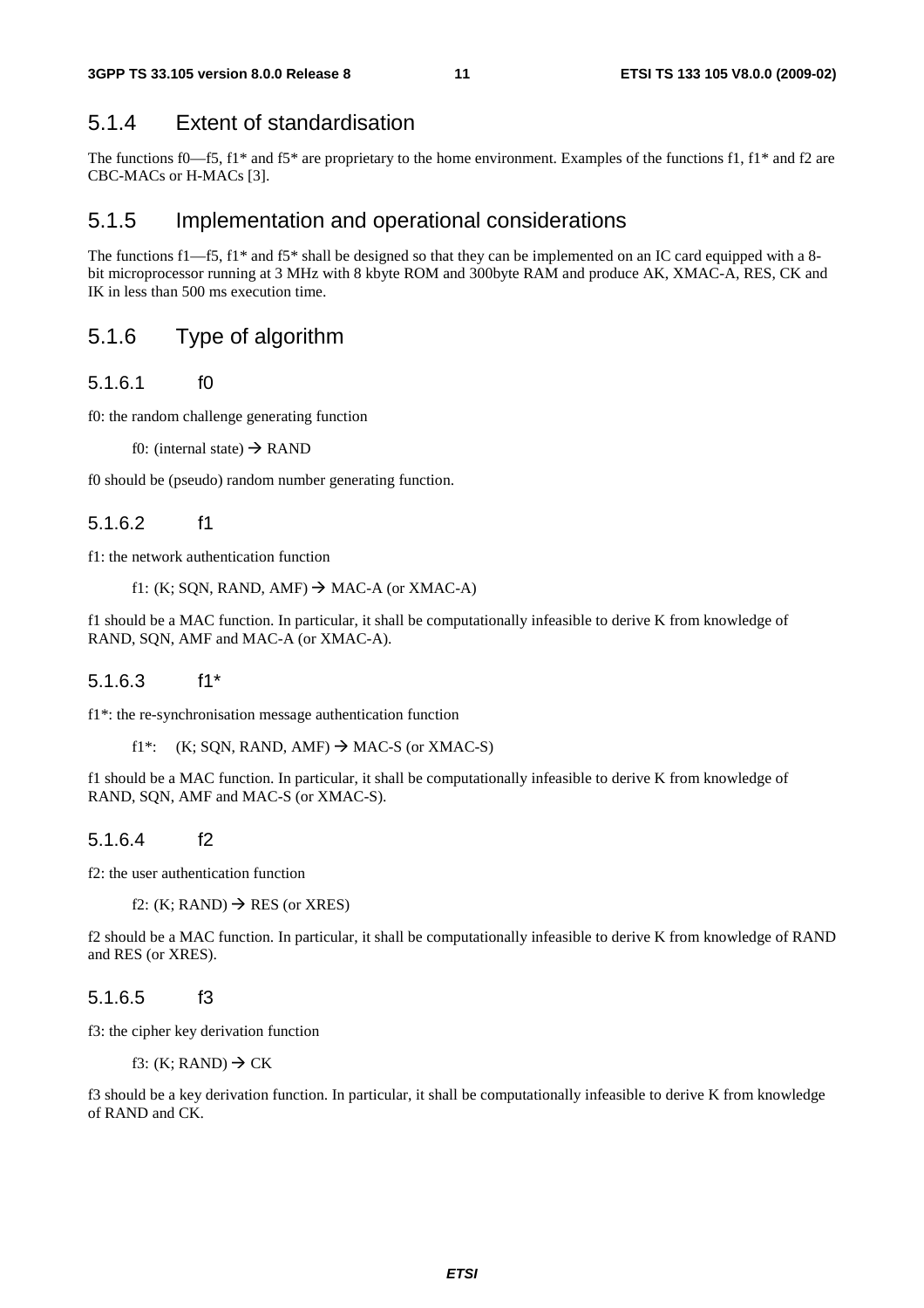5.1.6.6 f4

f4: the integrity key derivation function

f4:  $(K; RAND) \rightarrow IK$ 

f4 should be a key derivation function. In particular, it shall be computationally infeasible to derive K from knowledge of RAND and IK.

5.1.6.7 f5

f5: the anonymity key derivation function for normal operation

f5: (K; RAND)  $\rightarrow$  AK

f5 should be a key derivation function. In particular, it shall be computationally infeasible to derive K from knowledge of RAND and AK.

The use of f5 is optional.

#### 5.1.6.8 f5\*

f5\*: the anonymity key derivation function for re-synchronisation

f5\*: (K; RAND)  $\rightarrow$  AK

f5\* should be a key derivation function. In particular, it shall be computationally infeasible to derive K from knowledge of RAND and AK.

The use of  $f5*$  is optional.

### 5.1.7 Interface

#### 5.1.7.1 K

K: the subscriber authentication key

K[0], K[1], …, K[127]

The length of K is 128 bits. The subscriber authentication key K is a long term secret key stored in the USIM and the AuC.

#### 5.1.7.2 RAND

RAND: the random challenge

RAND[0], RAND[1], …, RAND[127]

The length of RAND is 128 bits.

#### 5.1.7.3 SQN

SQN: the sequence number

```
SQN[0], SQN[1], …, SQN[47]
```
The length of SQN is 48 bits. The AuC should include a fresh sequence number in each authentication token. The verification of the freshness of the sequence number by the USIM constitutes to entity authentication of the network to the user.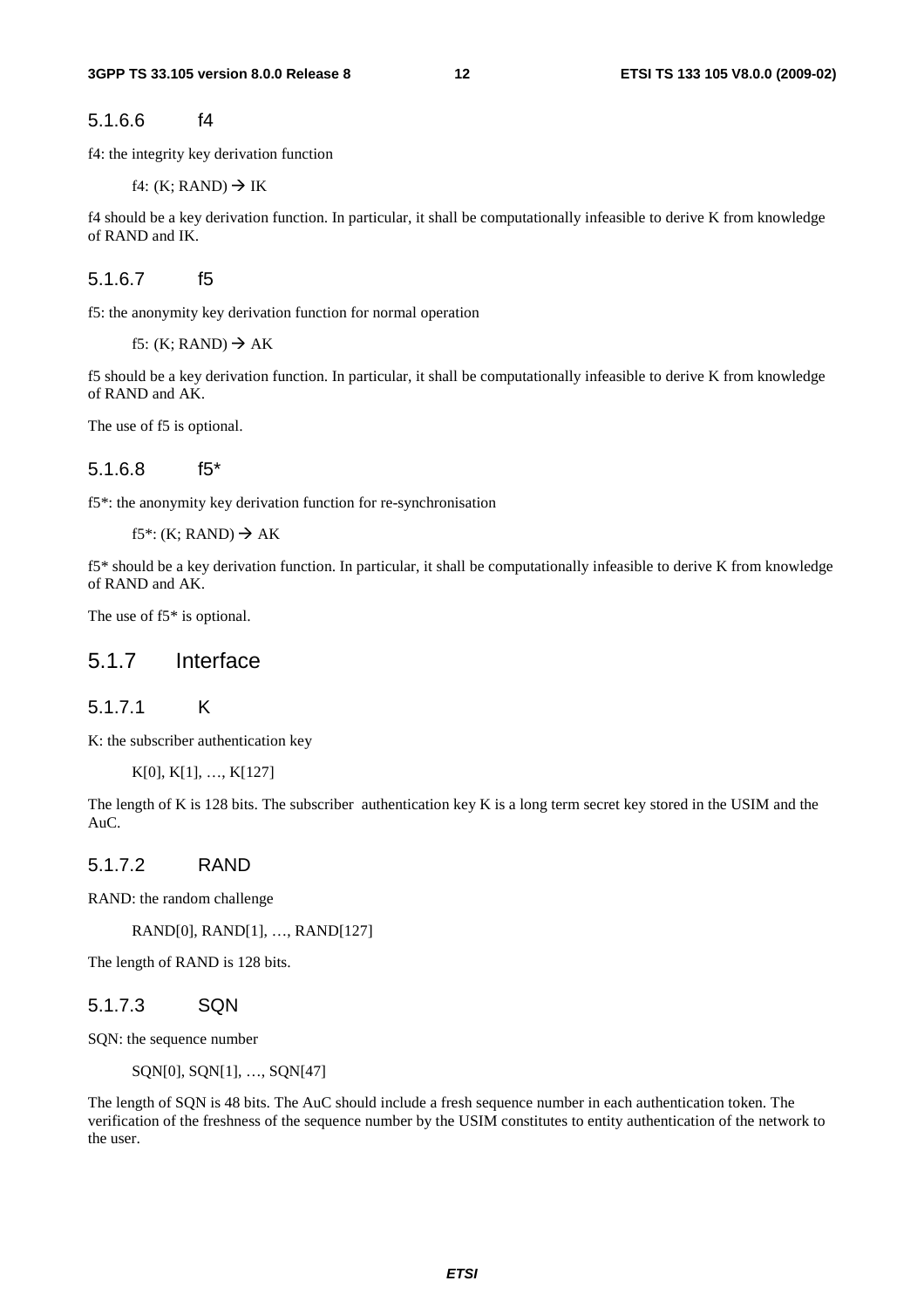#### 5.1.7.4 AMF

AMF: the authentication management field

AMF[0], AMF[1], …, AMF[15]

The length of AMF is 16 bits. The use of AMF is not standardised. Example uses of the AMF are provided in annex F of TS 33.102.

#### 5.1.7.6 MAC-A (equivalent for XMAC-A)

MAC-A: the message authentication code used for authentication of the network to the user

MAC-A[0], MAC-A[1], …, MAC-A[63]

The length of MAC-A is 64 bits. MAC-A authenticates the data integrity and the data origin of RAND, SQN and AMF. The verification of MAC-A by the USIM constitutes to entity authentication of the network to the user.

#### 5.1.7.7 MAC-S (equivalent for XMAC-S)

MAC-S: the message authentication code used to provide data origin authentication for the synchronisation failure information sent by the USIM to the AuC.

MAC-S[0], MAC-S[1], …, MAC-S[63]

The length of MAC-S is 64 bits. MAC-S authenticates the data integrity and the data origin of RAND, SQN and AMF. MAC-S is generated by the USIM and verified by the AuC.

#### 5.1.7.8 RES (or XRES)

RES: the user response

RES[0], RES[1], …, RES[n-1]

The length n of RES and XRES is at most 128 bits and at least 32 bits, and shall be a multiple of 8 bits. RES and XRES constitute to entity authentication of the user to the network.

5.1.7.9 CK

CK: the cipher key

CK[0], CK[1], …, CK[127]

The length of CK is 128 bits. In case the effective key length should need to be made smaller than 128 bits, the most significant bits of CK shall carry the effective key information, whereas the remaining, least significant bits shall be set zero.

5.1.7.10 IK

IK: the integrity key

IK[0], IK[1], …, IK[127]

The length of IK is 128 bits. In case the effective key length should need to be made smaller than 128 bits, the most significant bits of IK shall carry the effective key information, whereas the remaining, least significant bits shall be set zero.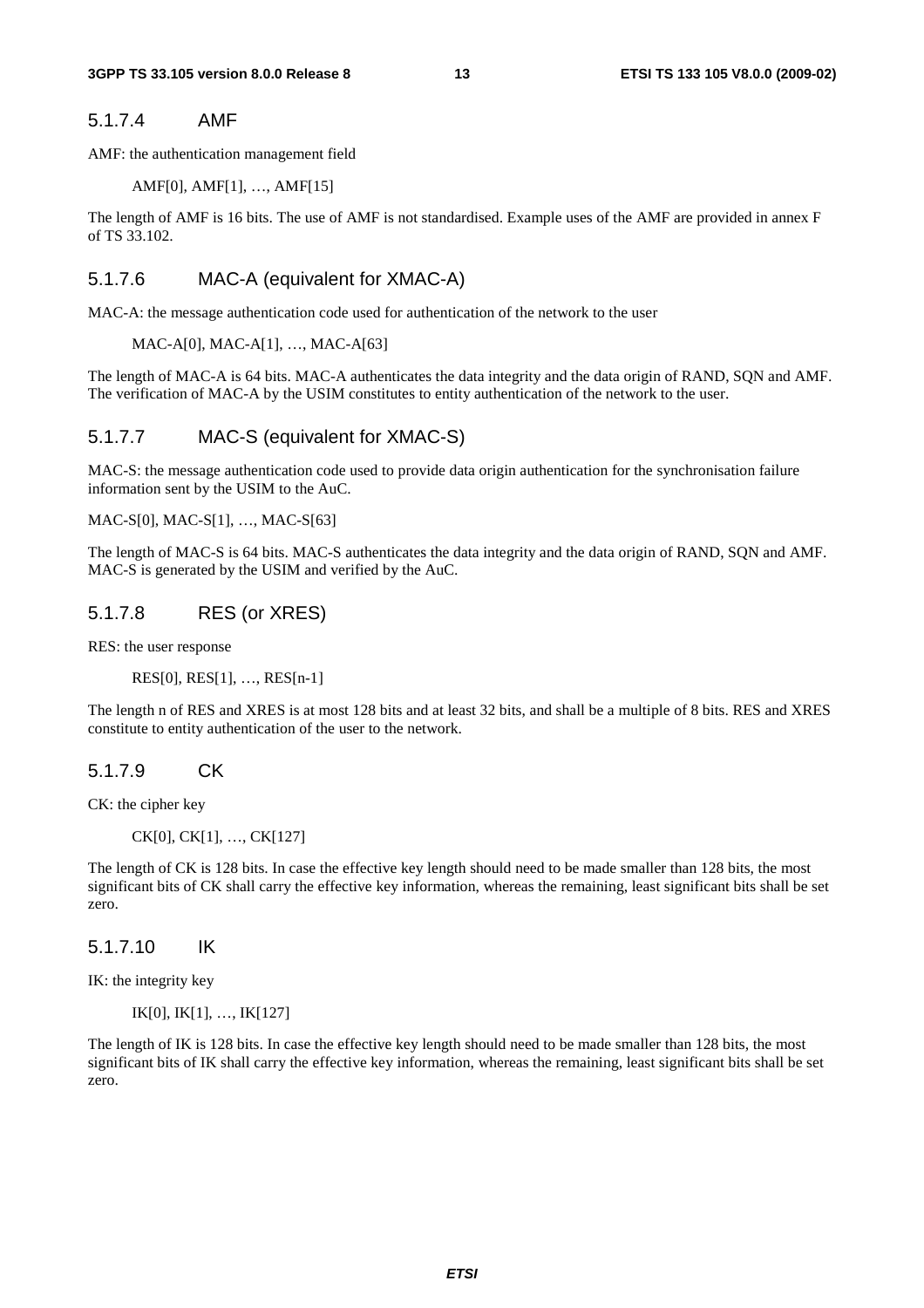#### 5.1.7.11 AK

AK: the anonymity key

AK[0], AK[1], …, AK[47]

The length of AK is 48 bits. It equals the length of SQN.

## 5.2 Data confidentiality

### 5.2.1 Overview

The mechanism for data confidentiality of user data and signalling data that is described in 6.6 of [1] requires the following cryptographic function:

f8 UMTS encryption algorithm.

Figure 5 illustrates the use of f8 to encrypt plaintext by applying a keystream using a bitwise XOR operation. The plaintext may be recovered by generating the same keystream using the same input parameters and applying it to the ciphertext using a bitwise XOR operation.



#### **Figure 5: Ciphering user and signalling data transmitted over the radio access link**

The input parameters to the algorithm are the Cipher Key (CK), a time dependent input (COUNT-C), the bearer identity (BEARER), the direction of transmission (DIRECTION) and the length of the keystream required (LENGTH). Based on these input parameters the algorithm generates the output keystream block (KEYSTREAM) which is used to encrypt the input plaintext block (PLAINTEXT) to produce the output ciphertext block (CIPHERTEXT).

The input parameter LENGTH shall affect only the length of the KEYSTREAM BLOCK, not the actual bits in it.

### 5.2.2 Use

The function f8 shall only be used to protect the confidentiality of user data and signalling data sent over the radio access link between UE and RNC.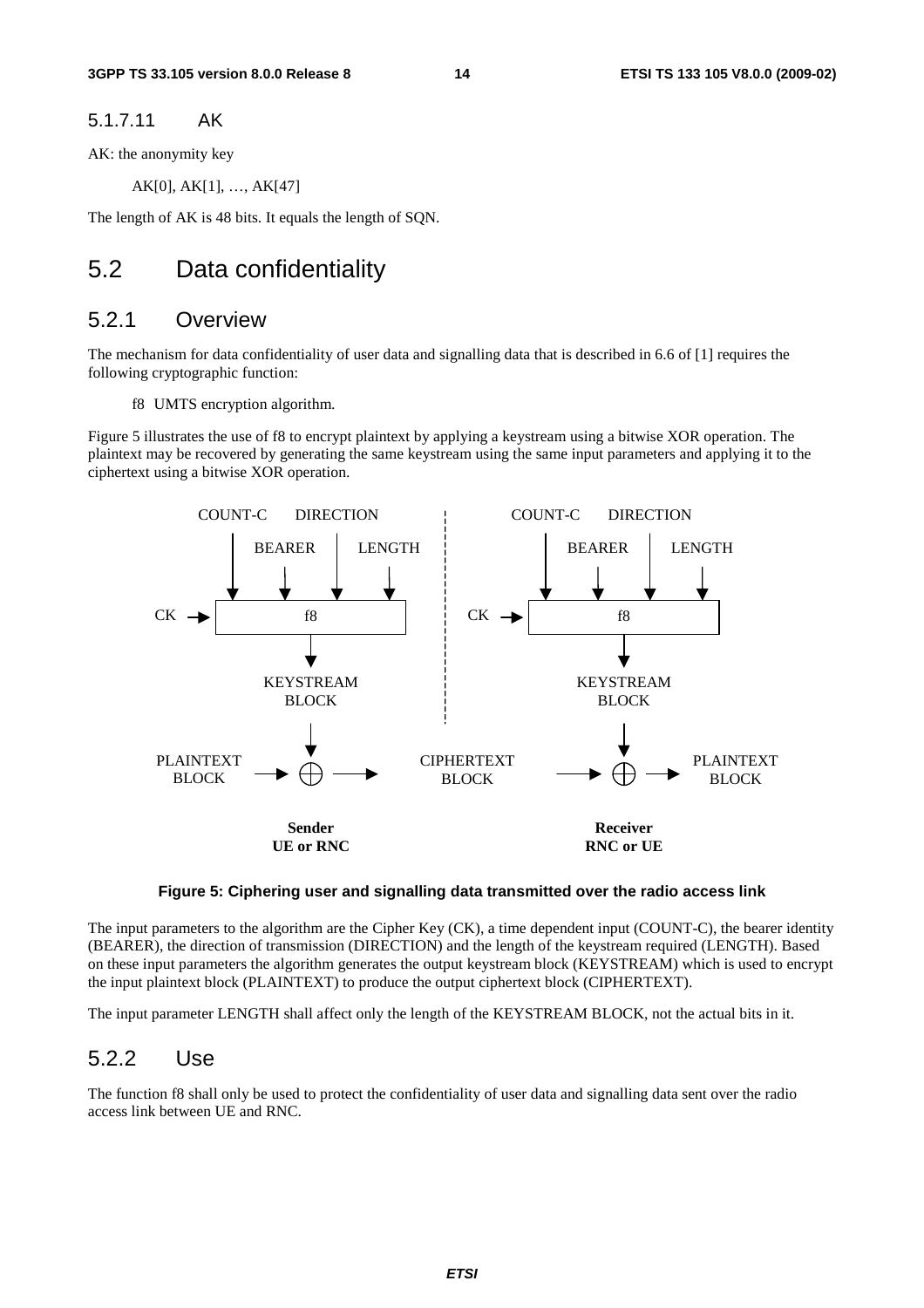### 5.2.3 Allocation

The function f8 is allocated to the UE and the RNC.

Encryption will be applied in the Medium Access Control (MAC) sublayer and in the Radio Link Control (RLC) sublayer of the data link layer (Layer 2).

### 5.2.4 Extent of standardisation

The function f8 shall be fully standardized.

### 5.2.5 Implementation and operational considerations

The algorithm should be designed to accommodate a range of implementation options including hardware and software implementations. For hardware implementations, it should be possible to implement one instance of the algorithm using less than 10,000 gates (working assumption).

A wide range of UE with different bearer capabilities is expected, so the encryption throughput requirements on the algorithm will vary depending on the implementation. However, based on the likely maximum user traffic data rates, it must be possible to implement the algorithm to achieve an encryption speed in the order of 2Mbit/s on the downlink and on the uplink.

- 1. RLC-transparent mode:
	- New keystream block required every physical layer frame (10ms)
	- Maximum number of bits per physical layer frame of 20000 bits
	- Minimum number of bits per physical layer frame of 1 bit
	- Granularity of 1 bit on all possible intermediate values.
- 2. For UM RLC mode:
	- New keystream block required per UMD PDU
	- Maximum number of bits in UMD PDU is 5000 bits
	- Minimum number of bits in UMD PDU is 16 bits
	- Granularity of 8 bit on all possible intermediate values.
- 3. For AM RLC mode:
	- New keystream block required per AMD PDU
	- Maximum number of bits in AMD PDU is 5000 bits
	- Minimum number of bits in AMD PDU is 24 bits
	- Granularity of 8 bit on all possible intermediate values.

The encryption throughput requirements should be met based on clock speeds upwards of 20MHz (typical clock speeds are expected to be much greater than this).

### 5.2.6 Type of algorithm

The function f8 should be a symmetric synchronous stream cipher.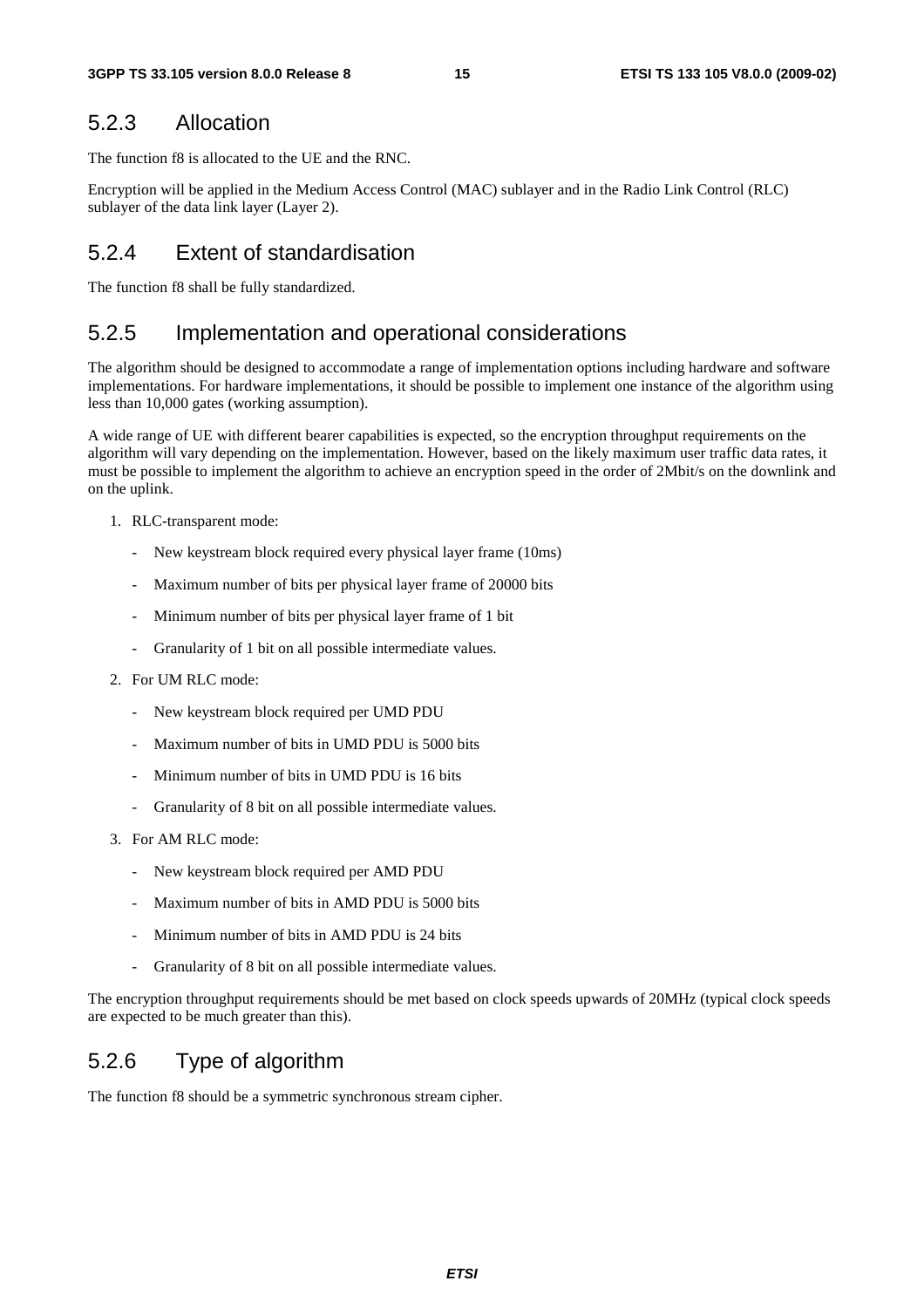### 5.2.7 Interfaces to the algorithm

5.2.7.1 CK

CK: the cipher key

CK[0], CK[1], …, CK[127]

The length of CK is 128 bits. In case the effective key length k is smaller than 128 bits, the most significant bits of CK shall carry the effective key information, whereas the remaining, least significant bits shall repeat the effective key information:

 $CK[n] = CK[n \mod k]$ , for all n, such that  $k \le n < 128$ .

#### 5.2.7.2 COUNT-C

COUNT-C: the cipher sequence number.

COUNT-C[0], COUNT-C[1], …, COUNT-C[31]

The length of the COUNT-C parameter is 32 bits.

Sychronisation of the keystream is based on the use of a physical layer (Layer 1) frame counter combined with a hyperframe counter introduced to avoid re-use of the keystream. This allows the keystream to be synchronised every 10ms physical layer frame. The exact structure of the COUNT-C is specified in TS 33.102.

#### 5.2.7.3 BEARER

BEARER: the radio bearer identifier.

#### BEARER[0], BEARER[1], …, BEARER[4]

The length of BEARER is 5 bits.

The same cipher key may be used for different radio bearers simultaneously associated with a single user which are multiplexed onto a single 10ms physical layer frame. To avoid using the same keystream to encrypt more than one bearer, the algorithm shall generate the keystream based on the identity of the radio bearer.

### 5.2.7.4 DIRECTION

DIRECTION: the direction of transmission of the bearer to be encrypted.

#### DIRECTION[0]

The length of DIRECTION is 1 bit.

The same cipher key may be used for uplink and downlink channels simultaneously associated with a UE, which are multiplexed onto a single 10ms physical layer frame. To avoid using the same keystream to encrypt both uplink and downlink transmissions, the algorithm shall generate the keystream based on the direction of transmission.

The value of the DIRECTION is 0 for messages from UE to RNC and 1 for messages from RNC to UE.

An explicit direction value is required in preference to splitting the keystream segment into uplink and downlink portions to allow for asymmetric bearer services.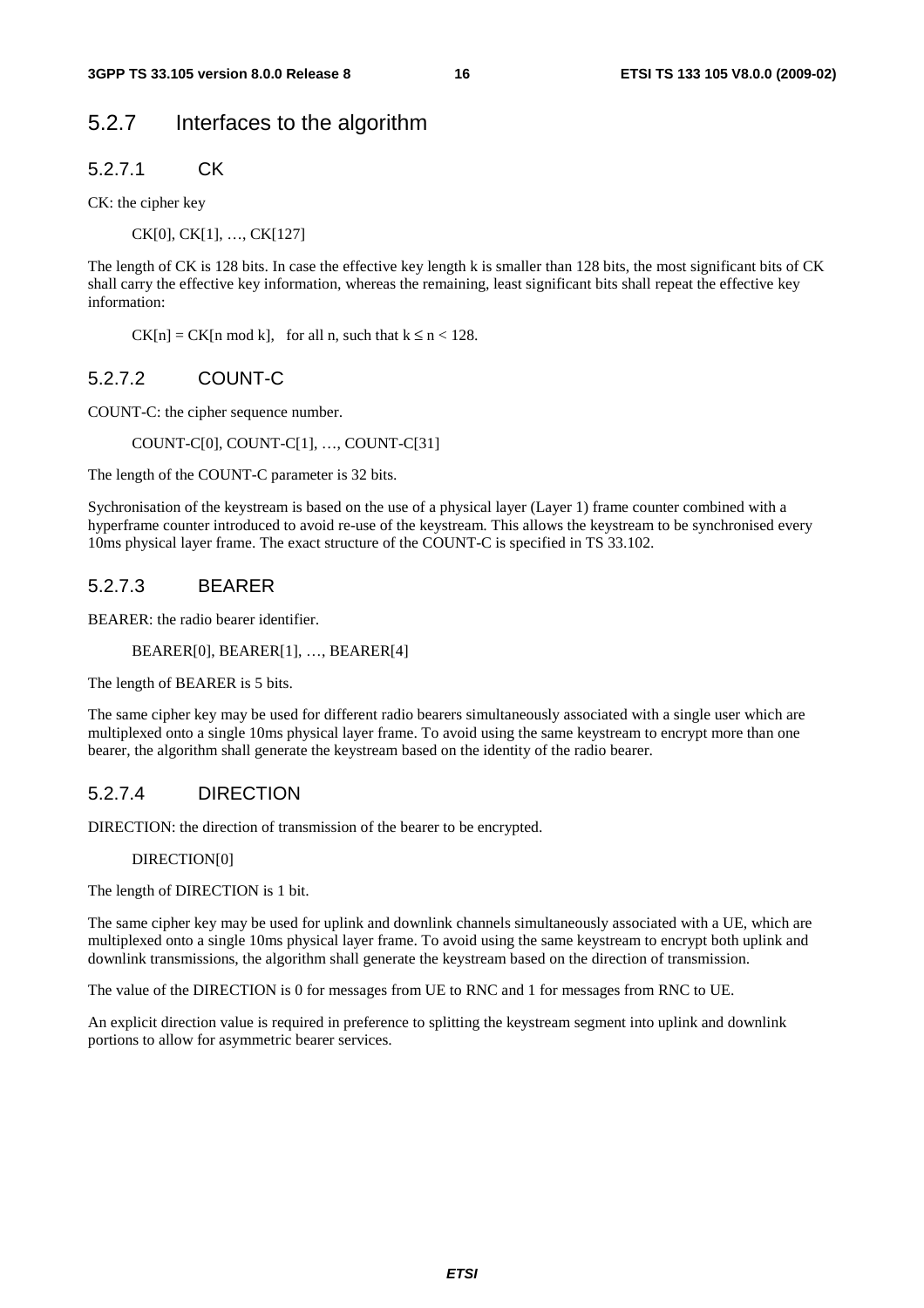#### 5.2.7.5 LENGTH

LENGTH: the required length of keystream.

LENGTH[0], LENGTH[1], …, LENGTH[15]

The length of LENGTH is 16 bits.

For a given bearer and transmission direction the length of the plaintext block that is transmitted during a single physical layer frame may vary. The algorithm shall generate a keystream block of variable length based on the value of the length parameter.

The input parameter LENGTH shall affect only the length of the KEYSTREAM BLOCK, not the actual bits in it.

The maximum RLC PDU / MAC SDU size is 5000 bits. The range of values of the length parameter will depend not only on the RLC PDU / MAC SDU size but also the number of RLC PDUs / MAC SDUs which may be sent in a single physical layer 10ms frame for a given bearer and transmission direction.

Not all values between the maximum and minimum values shall be required but it is expected that the ability to produce length values of whole numbers of octets between a minimum and a maximum value will be required.

### 5.2.7.6 KEYSTREAM

KEYSTREAM: the output keystream.

KS [0], KS [1], …, KS [LENGTH-1]

The length of a keystream block equals the value of the input parameter LENGTH.

#### 5.2.7.7 PLAINTEXT

PLAINTEXT: the plaintext.

PT[0], PT[1], …, PT[LENGTH-1]

The length of a keystream block equals the value of the input parameter LENGTH.

This plaintext block consists of the payload of the particular RLC PDUs / MAC SDUs to be encrypted for a given bearer and transmission direction. It may consist of user traffic or signalling data:

- For RLC UM mode, the plaintext block is the UMD PDU excluding the first octet, i.e. excluding the RLC UM PDU header (see TS 25.322 [19]).
- For RLC AM mode, the plaintext block is the AMD PDU excluding the two first octets, i.e. excluding the RLC AM PDU header (see TS 25.322 [19]).
- For RLC TM on DCH, the plaintext block consists of all the MAC SDUs containing data for one and the same radio bearer and sent in one Transmission Time Interval. In this case, the CFN part of COUNT-C for the plaintext block is the CFN for the first radio frame of the Transmission Time Interval containing the plaintext block. (see TS 25.321 [18]).

### 5.2.7.8 CIPHERTEXT

CIPHERTEXT: the ciphertext.

CT[0], CT[1], …, CT[LENGTH-1]

The length of a keystream block equals the value of the input parameter LENGTH.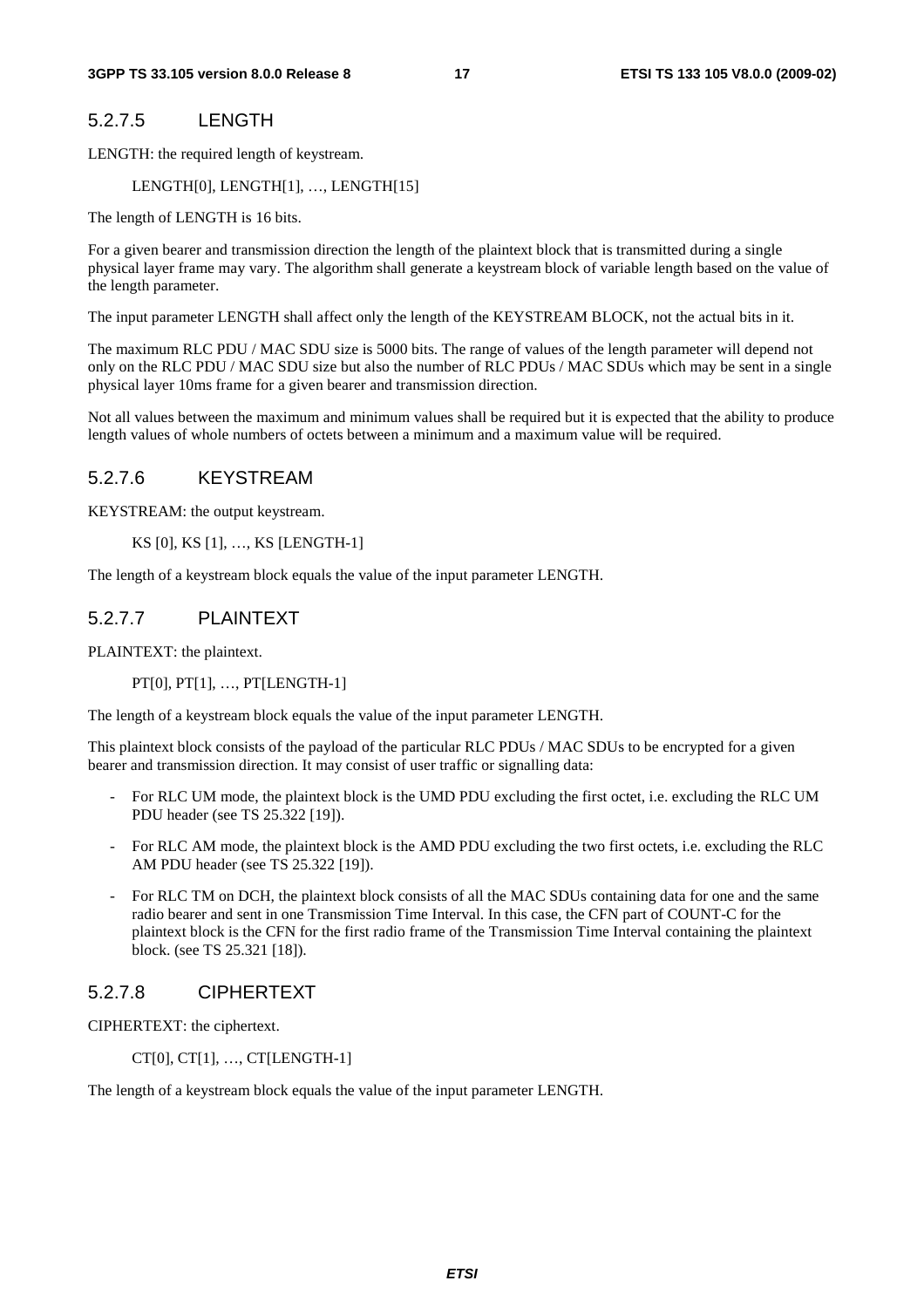## 5.3 Data integrity

### 5.3.1 Overview

The mechanism for data integrity of signalling data that is described in 6.6 of [1] requires the following cryptographic function:

f9 UMTS integrity algorithm.

Figure 6 illustrates the use of the function f9 to derive a MAC-I from a signalling message.



#### **Figure 6: Derivation of MAC-I (or XMAC-I) on a signalling message**

The input parameters to the algorithm are the Integrity Key (IK), a time dependent input (COUNT-I), a random value generated by the network side (FRESH), the direction bit (DIRECTION) and the signalling data (MESSAGE). Based on these input parameters the user computes with the function f9 the message authentication code for data integrity (MAC-I) which is appended to the message when sent over the radio access link. The receiver computes XMAC-I on the messages received in the same way as the sender computed MAC-I on the message sent.

### 5.3.2 Use

The MAC function f9 shall be used to authenticate the data integrity and data origin of signalling data transmitted between UE and RNC.

### 5.3.3 Allocation

The MAC function f9 is allocated to the UE and the RNC.

Integrity protection shall be applied at the RRC layer.

### 5.3.4 Extent of standardisation

The function f9 is fully standardized.

### 5.3.5 Implementation and operational considerations

The algorithm should be designed to accommodate a range of implementation options including hardware and software implementations.

## 5.3.6 Type of algorithm

The function f9 shall be a MAC function.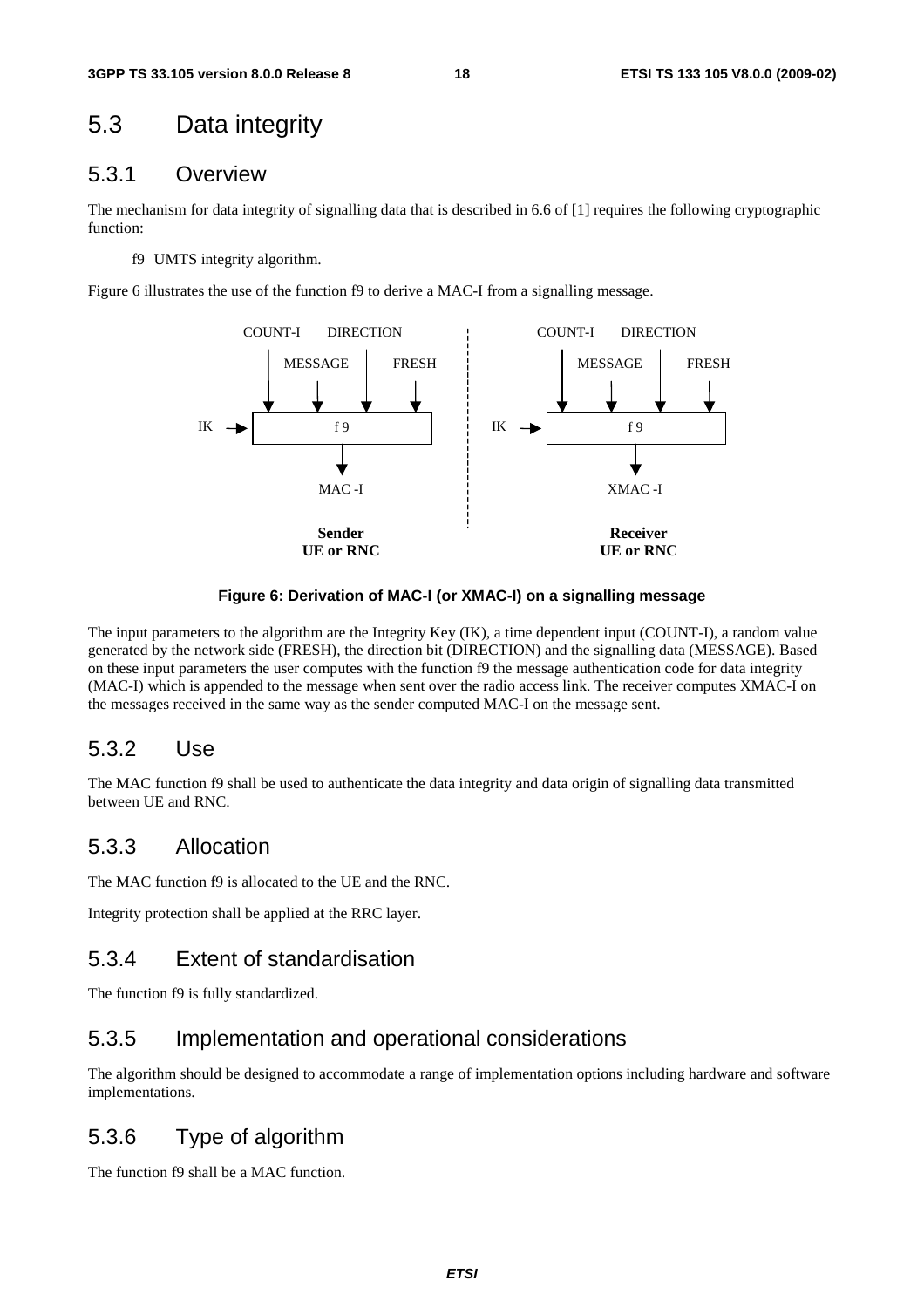### 5.3.7 Interface

5.3.7.1 IK

IK: the integrity key

IK[0], IK[1], …, IK[127]

The length of IK is 128 bits.

#### 5.3.7.2 COUNT-I

COUNT-I: a frame dependent input.

COUNT-I[0], COUNT-I[1], …, COUNT-I[31]

The length of COUNT-I is 32 bits.

The input parameter COUNT-I protects against replay during a connection. It is a value incremented by one for each integrity protected message. COUNT-I consists of two parts: the HYPERFRAME NUMBER (HFN) as the most significant part and a RRC Sequence Number as the least significant part. The initial value of the hyperframe number is sent by the user to the network at connection set-up. The user stores the greatest used hyperframe number from the previous connection and increments it by one. In this way the user is assured that no COUNT-I value is re-used (by the network) with the same integrity key.

#### 5.3.7.3 FRESH

FRESH: a random number generated by the RNC.

FRESH[0], FRESH[1], …, FRESH[31]

The length of FRESH is 32 bits.

The same integrity key may be used for several consecutive connections. This FRESH value is an input to the algorithm in order to assure the network side that the user is not replaying old MAC-Is.

#### 5.3.7.4 MESSAGE

MESSAGE: the signalling data.

MESSAGE[0], MESSAGE[1], …, MESSAGE[X-1]

The length of MESSAGE is X.

#### 5.3.7.5 DIRECTION

DIRECTION: the direction of transmission of signalling messages (user to network or network to users).

DIRECTION[0]

The length of DIRECTION is 1 bit.

The same integrity key may be used for uplink and downlink channels simultaneously associated with a UE.

The value of the DIRECTION is 0 for messages from UE to RNC and 1 for messages from RNC to UE.

#### 5.3.7.6 MAC-I (and equivalently XMAC-I)

MAC-I: the message authentication code for data integrity authentication

MAC-I[0], MAC-I[1], …, MAC-I[31]

The length of MAC-I is 32 bits.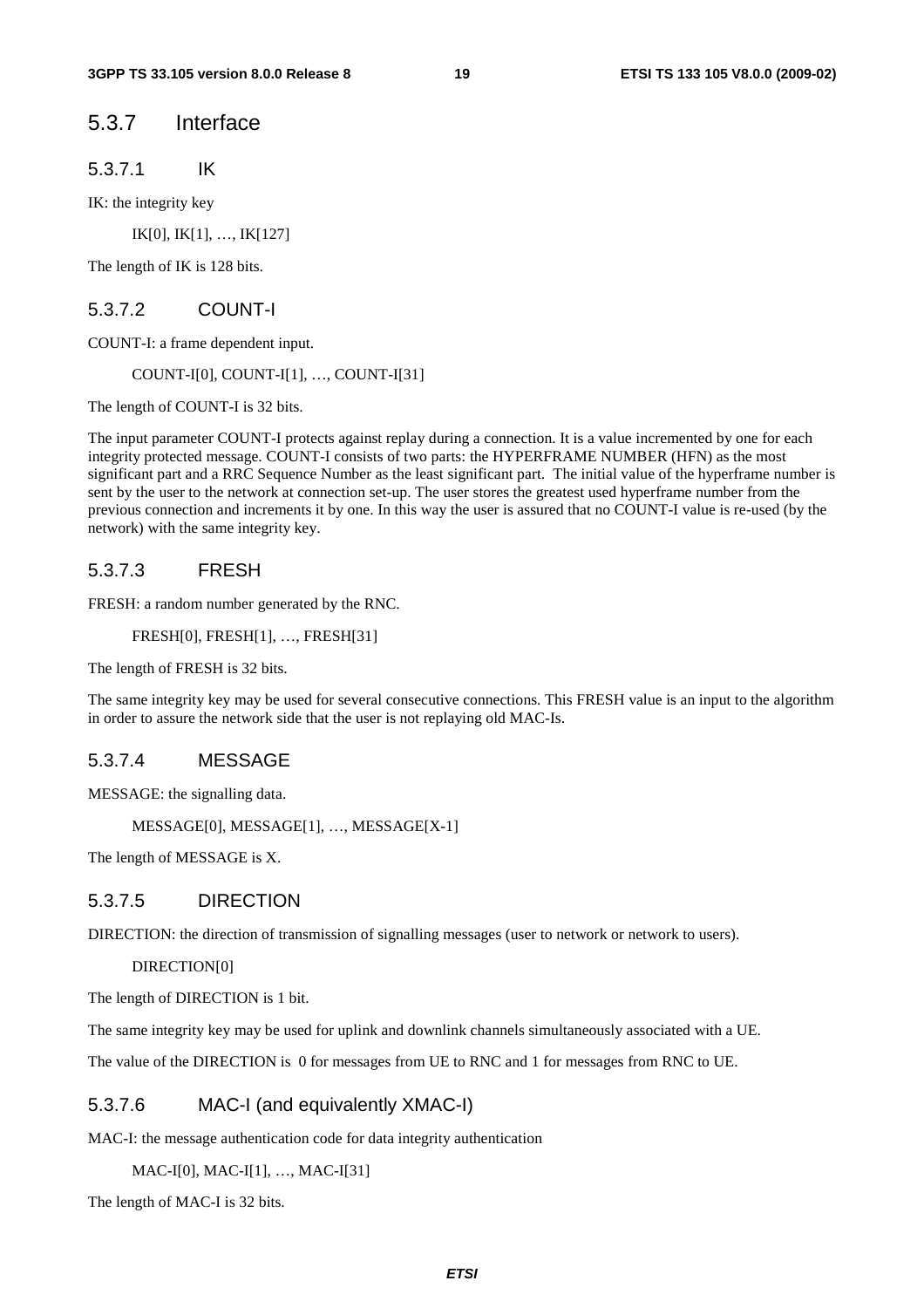## 6 Use of the algorithm specifications

The purpose of this clause is to address ownership of the algorithm specification, to define which types of organisation are entitled to use the algorithm specification, and to outline how and under what conditions such organisations may obtain the specification.

## 6.1 Ownership

For those functions which require to be fully standardized, all copyright on the algorithm and test data specifications shall be owned jointly by the 3GPP partner organisations.

## 6.2 Design authority

The design authority for the algorithms that require standardisation shall be ETSI SAGE. It is expected that the project team assembled by SAGE will draw on appropriate expertise within the 3GPP partner organisations in addition to its normal resource pool.

## 6.3 Users of the specification

For those functions which require to be fully standardized, the algorithm specification shall be published as a 3GPP specification. It will be used by those who need the algorithm specification to build equipments or components which embody the algorithm.

## 6.4 Licensing

For those functions which require to be fully standardized, the use of the algorithm shall be subject to a license agreement which restricts the use of the algorithm as described in 5.3.2 and 5.4.2.

Users of the algorithm, and users of the algorithm specification, shall be required to sign the licence agreement. Appropriate licence agreements shall be drawn up by the 3GPP partner organisations.

Licences shall be royalty free. In addition, the licence agreement shall require users of the specification not to attempt to patent the algorithm or otherwise register an Intellectual Property Right (IPR) relating to the algorithm or its use.

## 6.5 Management of the specification

For those functions which require to be fully standardized, the algorithm specifications shall be published as a 3GPP specification. The algorithms will thus be open for public evaluation. It is recognised that this will leave the algorithms open to public criticism during the commercial operation of the system. The process of responding to public criticism will need to be handled carefully by an appropriate 3GPP body.

## 7 Algorithm specification and test data requirements

For those functions that require standardization, the design authority should provide four separate deliverables: a specification of the algorithm, a set of design conformance test data, a set of algorithm input/output test data and a design and evaluation report. Requirements on the specification and test data deliverables are given in this clause, those on the design and evaluation report in 9.3.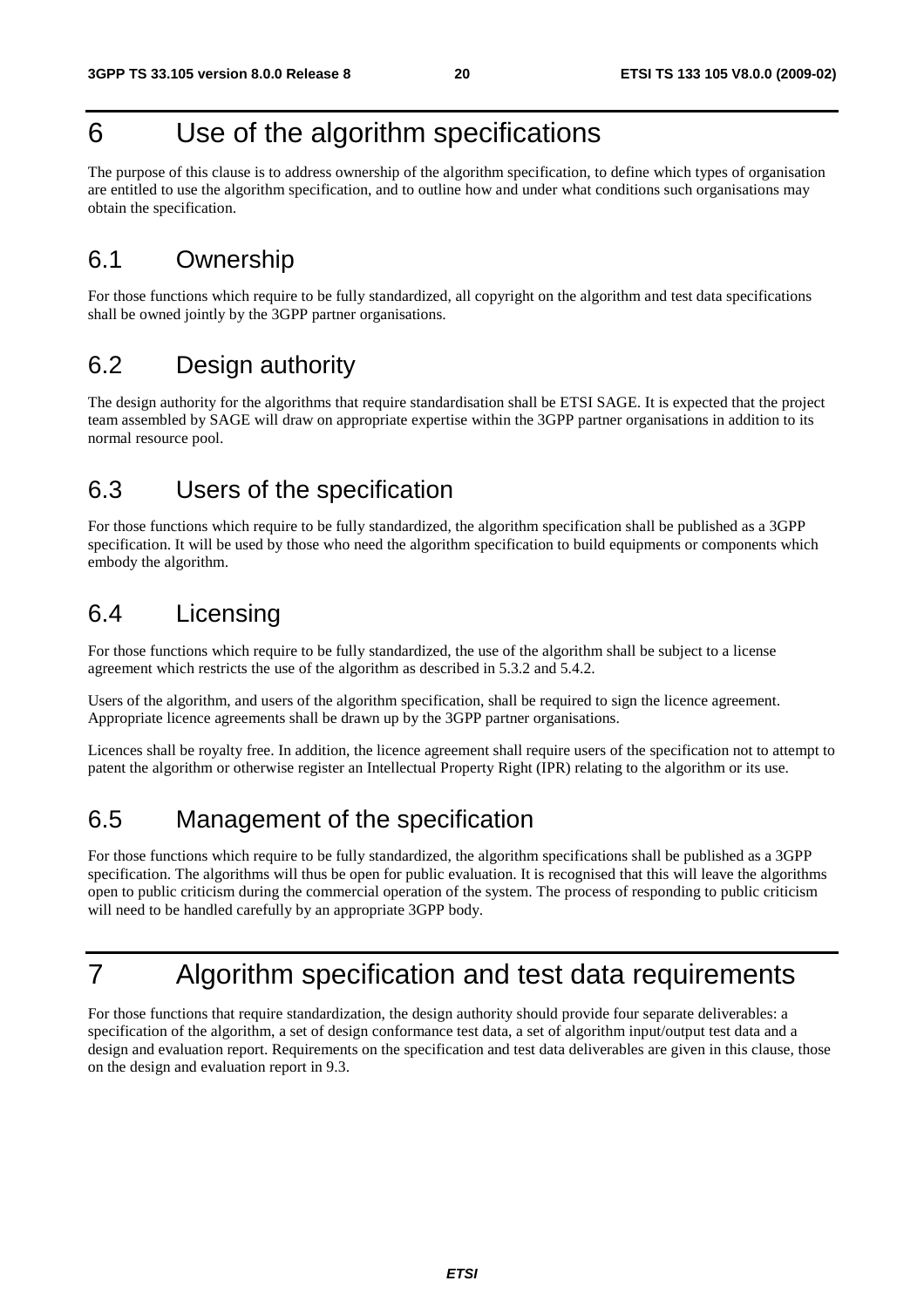## 7.1 Specification of the algorithm

An unambiguous specification of the algorithm needs to be provided which is suitable for use by implementers of the algorithm.

The specification shall include an annex which provides simulation code for the algorithm written in ANSI C. The specification may also include an annex containing illustrations of functional elements of the algorithm.

## 7.2 Implementors test data

The implementors test data is required to assist implementors of the algorithm in their realisation of the algorithm specification.

This set of test data, as well as including algorithm input and output data, shall include details of the internal state of the algorithm at various stages in its execution. Sufficient detail shall be provided to enable implementators to readily identity the likely location of any errors in their implementation.

Final validation of the implementation shall be performed using the design conformance test data (see subclause 7.3).

## 7.3 Design conformance test data

Design conformance test data is required to allow implementers of the algorithm to validate their implementations, and manufacturers to validate embodiments of the algorithm (e.g. in ASICs or FPGAs).

The test data set shall be presented as input/output test data, allowing the realisation to be tested as a 'black box'. (i.e. the test data shall consist solely of data passed across the interfaces to the algorithm.)

The design conformance test data shall be designed to give a high degree of confidence in the correctness of any implementation of the algorithm. The set of test data shall ensure that all elements of the algorithm are fully exercised.

## 7.4 Format and handling of deliverables

The specification of the algorithm shall be produced on paper, and published as a 3GPP specification.

The algorithm input/output test data shall be produced on paper and on magnetic disc, and published by 3GPP. The document and disc shall be provided to 3GPP partner organisations.

## 8 Quality assurance requirements

This clause advises the design authority on measures needed to provide users of the algorithm with confidence that it is fit for purpose, and users of the algorithm specification and test data assurance that appropriate quality control has been exercised in their production.

The measures shall be recorded by the design authority in a design and evaluation report which shall be published as a 3GPP specification.

## 8.1 Quality assurance for the algorithm

Prior to its release to 3GPP, the algorithm needs to be approved as meeting the functional requirements specified in clause 7 by all members of the design authority.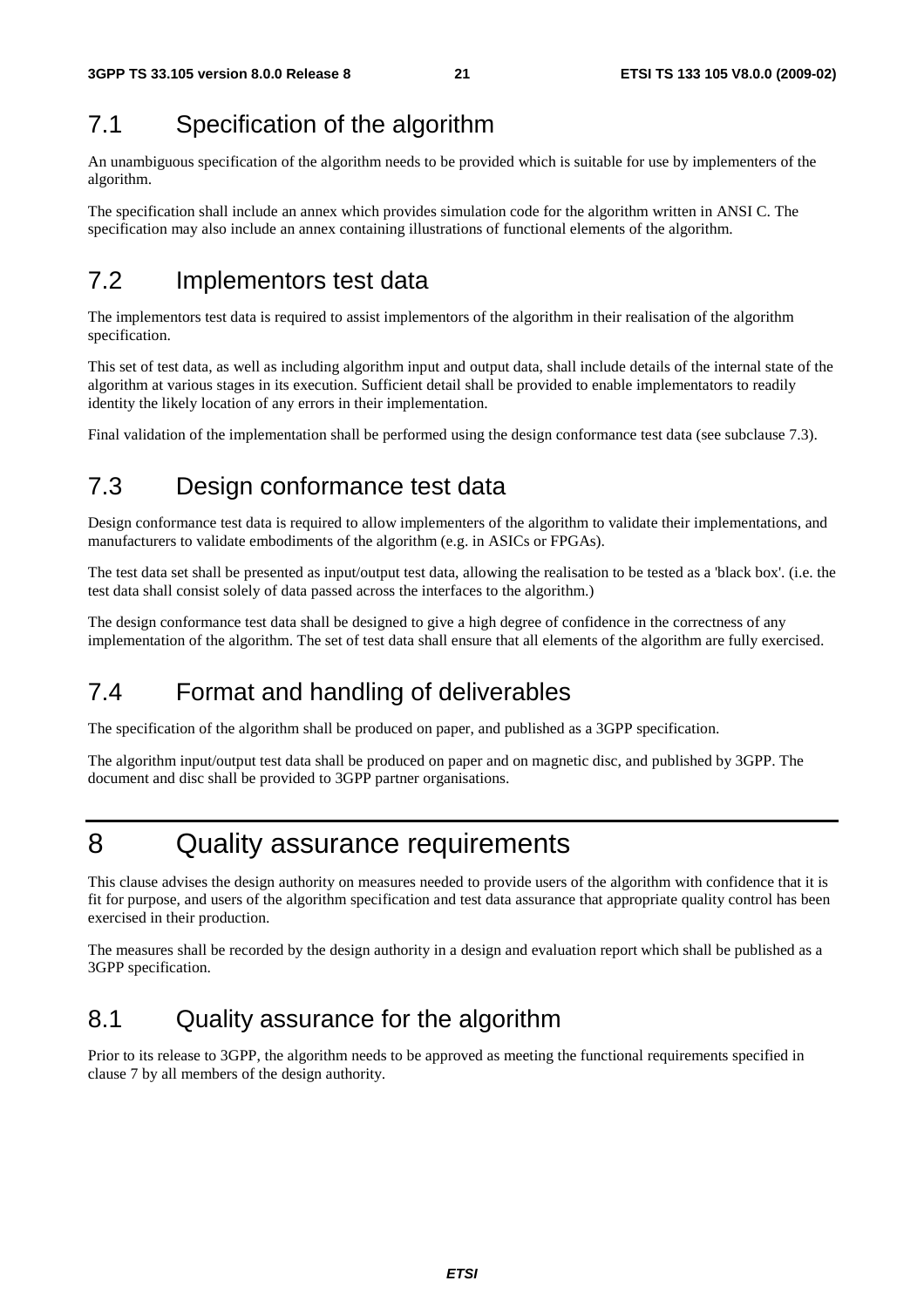## 8.2 Quality assurance for the specification and test data

Prior to delivery of the algorithm specification, two independent simulations of the algorithm needs to be made using the specification, and confirmed against test data designed to allow verification of significant points in the execution of the algorithm.

Design conformance and algorithm input/output test data needs to be generated using a simulation of the algorithm produced from the specification and confirmed as above. The simulation used to produce this test data needs to be identified in the test data deliverables and retained by the design authority.

## 8.3 Design and evaluation report

The design and evaluation report is intended to provide evidence to potential users of the algorithm, specification and test data that appropriate and adequate quality control has been applied to their production. The report shall explain the following:

- the algorithm and test data design criteria;
- the algorithm evaluation criteria;
- the methodology used to design and evaluate the algorithm;
- the extent of the mathematical analysis and statistical testing applied to the algorithm;
- the principal conclusions of the algorithm evaluation;
- the quality control applied to the production of the algorithm specification and test data.

The report shall confirm that all members of the design authority have approved the algorithm, specification and test data.

The report shall contain key conclusions from the commissioned closed evaluation of the algorithm.

## 9 Summary of the design authority deliverables

For those cryptographic functions that require standardisation, the design authority shall deliver:

- Specification of the algorithm;
- Implementors test data;
- Design conformance test data;
- Design and evaluation report.

All these documents shall be delivered to 3GPP for subsequent publication.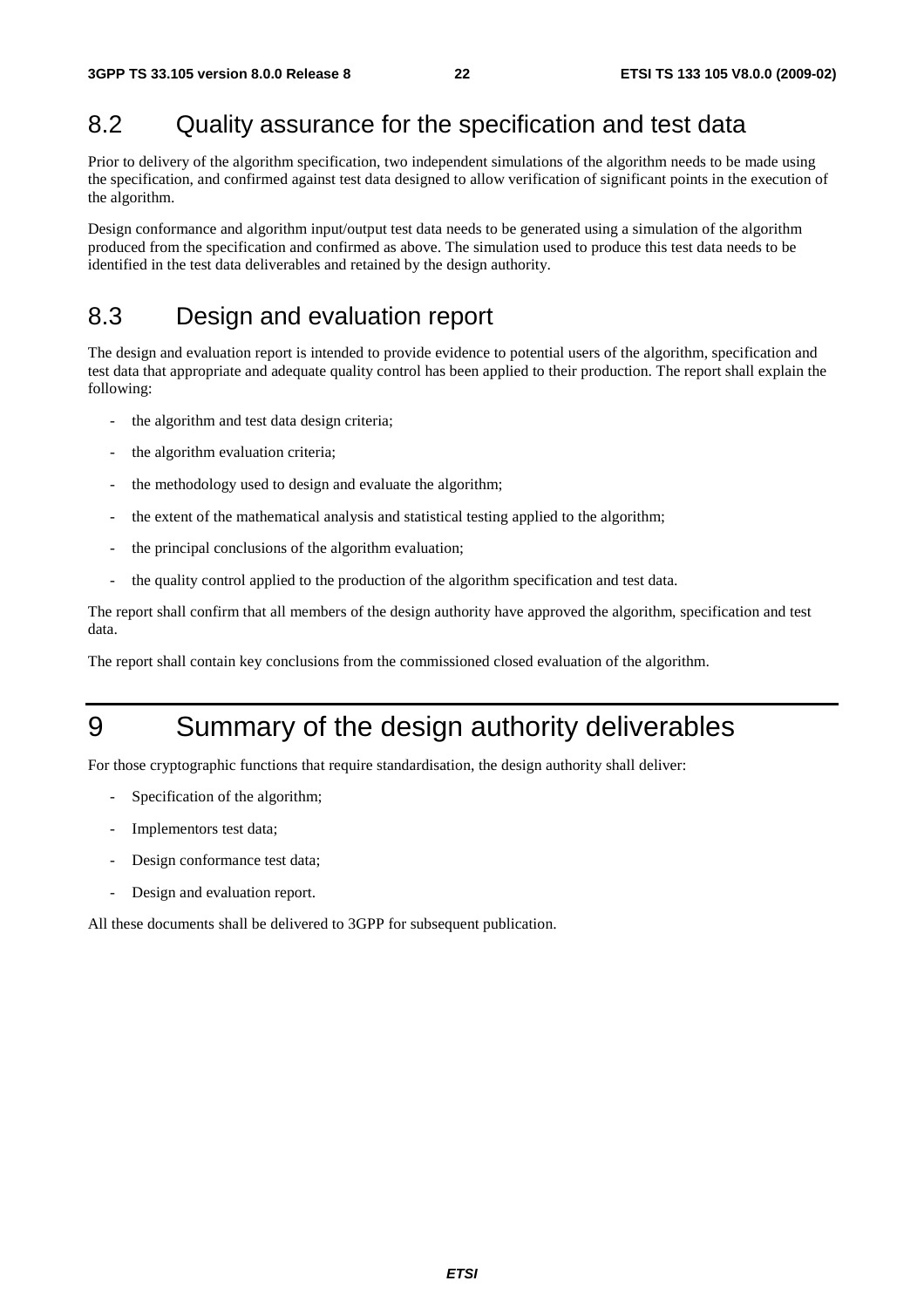## Annex A (informative): Void

Void.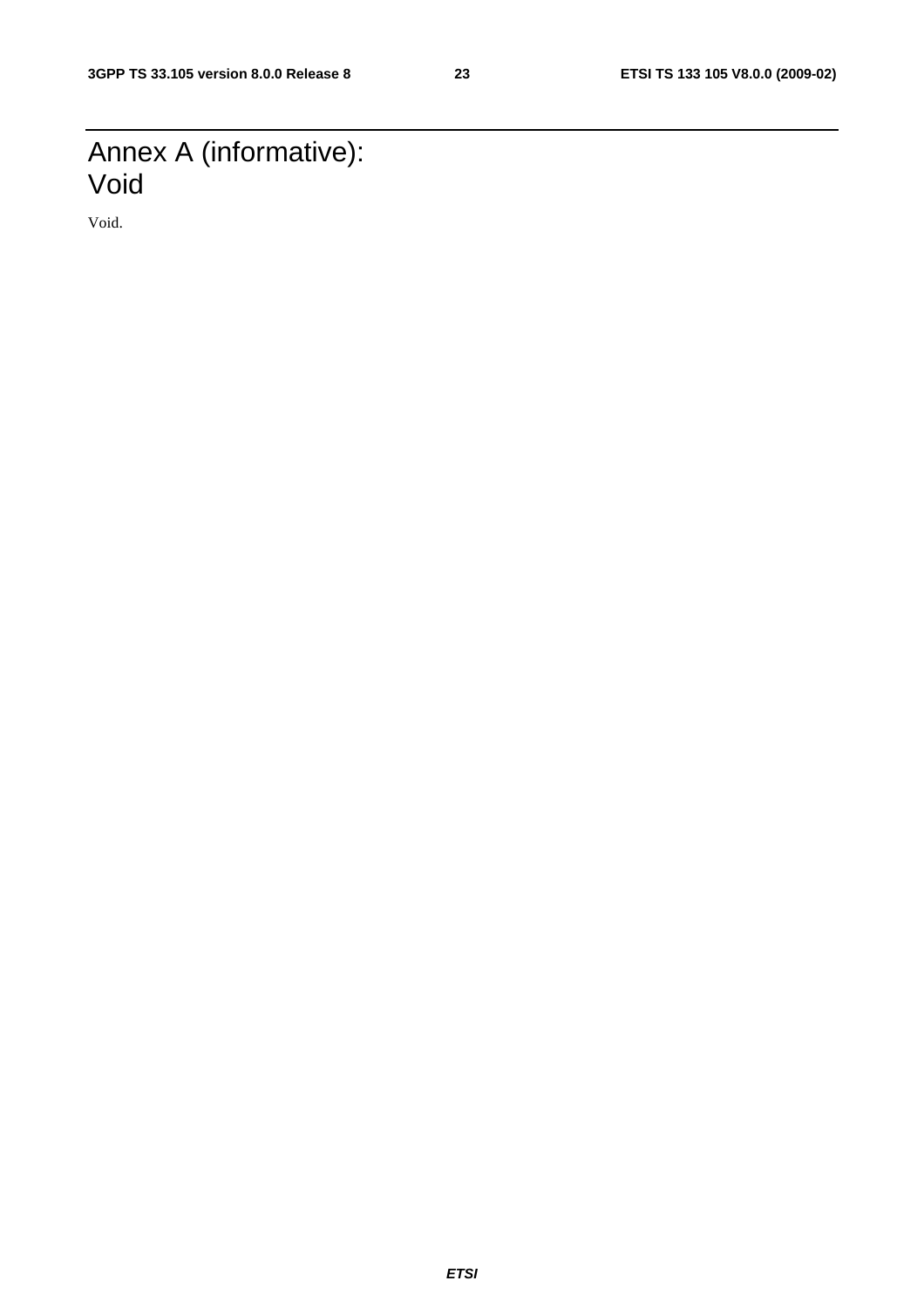## Annex B (informative): Change history

| <b>Change history</b> |                |           |                |                              |                                                                            |
|-----------------------|----------------|-----------|----------------|------------------------------|----------------------------------------------------------------------------|
| <b>TSG SA</b><br>#    | <b>Version</b> | <b>CR</b> | <b>Tdoc SA</b> | <b>New</b><br><b>Version</b> | Subject/Comment                                                            |
| SP-24                 | 4.1.0          | 021       | SP-040371      | 4.2.0                        | Correction of inconsistencies in AK computation for re-<br>synchronisation |
| SP-24                 | 4.2.0          | ۰         |                | 5.0.0                        | Creation of Release 5 version from version 4.2.0                           |
| <b>SP-24</b>          | 4.2.0          | ۰         |                | 6.0.0                        | Creation of Release 6 version from version 4.2.0                           |
| 2007-06               | 6.0.0          | -         |                | 7.0.0                        | Update to Rel-7 version (MCC)                                              |
| 2008-12               | 8.0.0          | -         |                | 8.0.0                        | Update to Rel-8 version (MCC)                                              |